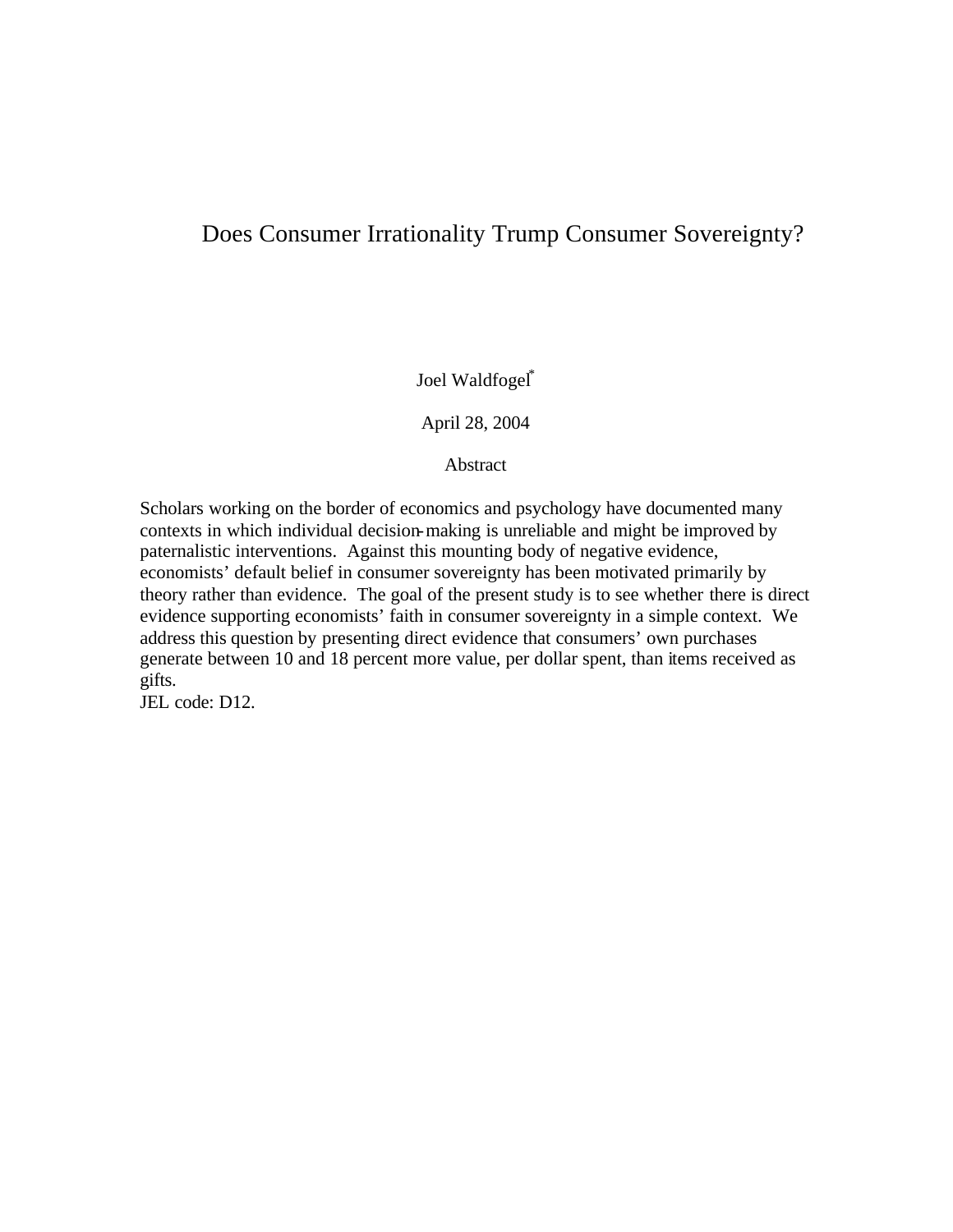According to economic theory, individual utility – and social welfare – are maximized when individuals make their own consumption choices. This justifies the doctrine of consumer sovereignty that underlies standard lessons of economics: for example that lump-sum grants are more efficient than price-changing subsidies or government grants in-kind.<sup>1</sup> An obvious corollary is that consumption choices made by others tend to generate less satisfaction than one's own choices.

While consumer sovereignty is universally embraced as an element of theory, direct empirical evidence justifying economists' deference toward individual choice is, to my knowledge, scarce. $2$  On the contrary, scholars working on the border of economics and psychology have assembled an impressive body of evidence that consumer behavior in a large number of laboratory and real-world contexts is not fully rational.<sup>3</sup> In a recent assessment of behavioral economics, Mullainathan and Thaler (2000) argue that, relative to a rational benchmark, actual behavior is constrained by bounded rationality, bounded willpower, and bounded self-interest. Accordingly, the standard economic model is better viewed as a normative model than a positive one (Thaler 1980).

The best-known failures of rationality concern intertemporal and probabilistic choices – saving and financial decision-making – and a number of authors advocate paternalistic interventions in individual decision-making in these sorts of contexts.<sup>4</sup> But as Mullainathan and Thaler (2000) point out, failures are also documented in labor markets, legal settings, and elsewhere, raising the question of whether consumer sovereignty warrants deference in any sphere. Of course, the validity of consumer sovereignty is not an all-or-nothing proposition; it may hold in some contexts and not in others. Accordingly, we follow Kahneman's (1994) suggestion to move beyond asking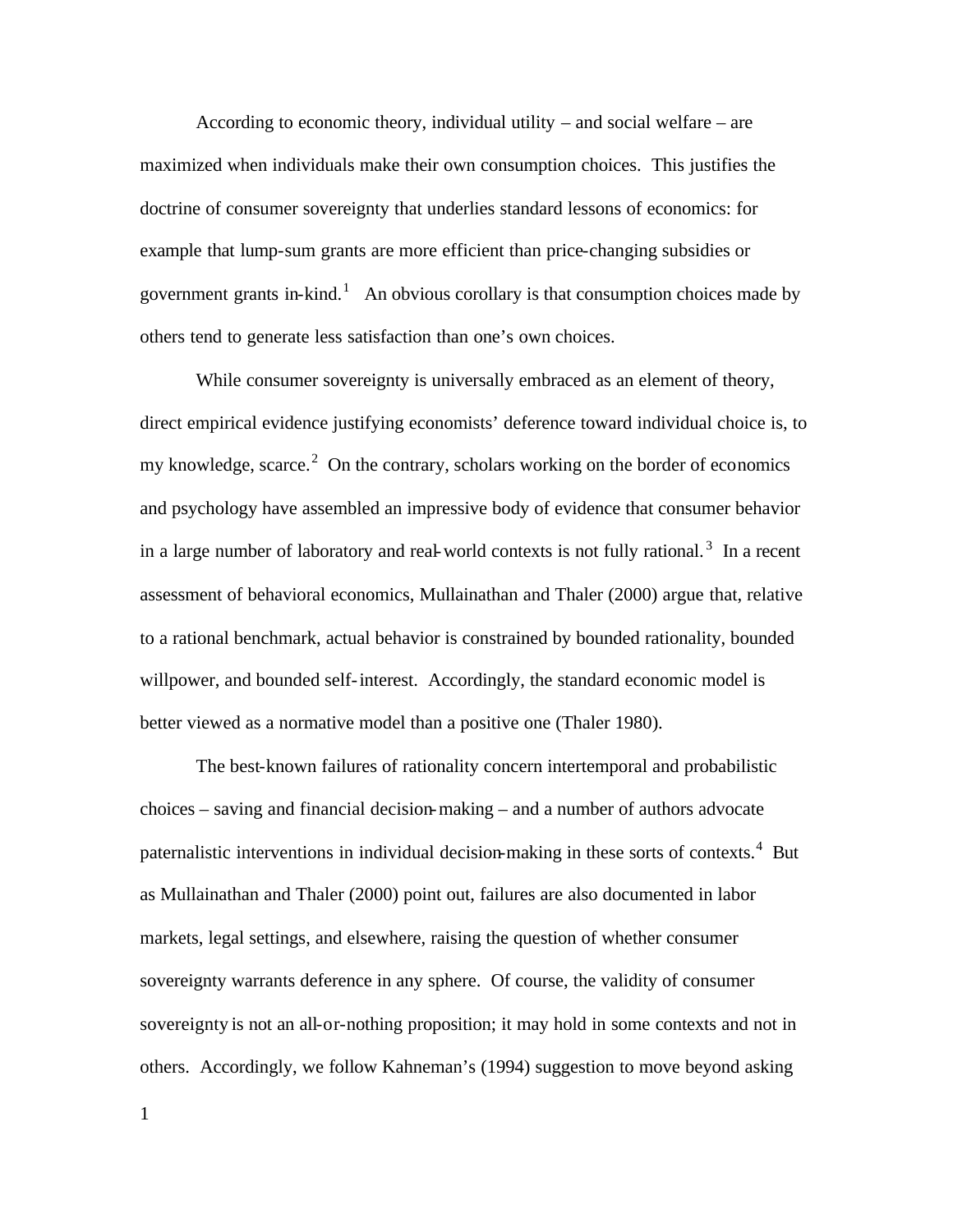"whether or not people are rational" to instead ask when "the assumption of rationality can be retained as a useful approximation." To this end we examine one of the simplest sorts of economic behavior, choice among current consumption goods – such as clothing, books, CDs – to see whether individuals make better consumption choices for themselves than others do.<sup>5</sup> This context is simple in the sense that it is neither probabilistic nor intertemporal, and it involves items familiar to the individual. In short, we ask whether consumer irrationality always trumps consumer sovereignty.

To determine whether ultimate consumers or others are best suited to make current choices among familiar objects, one might ideally run the following field experiment: a) give money to persons ("consumers") and ask them to buy things for themselves, and b) give money to various kinds of acquaintances of the consumer and ask them to purchase items for the ultimate consumer. The researcher would then elicit the consumers' valuations of own purchases and items received from the acquaintances ("gifts"), as well as direct information about the prices paid for items. Consumer sovereignty would be justified for these contexts if recipients valued their own purchases more, per dollar spent, than they valued gifts.

This experiment would be quite expensive to run. Of course, widespread giftgiving rituals make the experiment unnecessary. The Christmas/Hanukkah gift-giving season generates a natural experiment in which individuals receive many "experimental" items chosen by others, and their valuations of these items can be compared against their valuations of a "control sample" of their own purchases. The experiment generates gifts from a range of givers – friends, immediate and extended family members – including those well suited to make paternalistic consumption choices for recipients. To the extent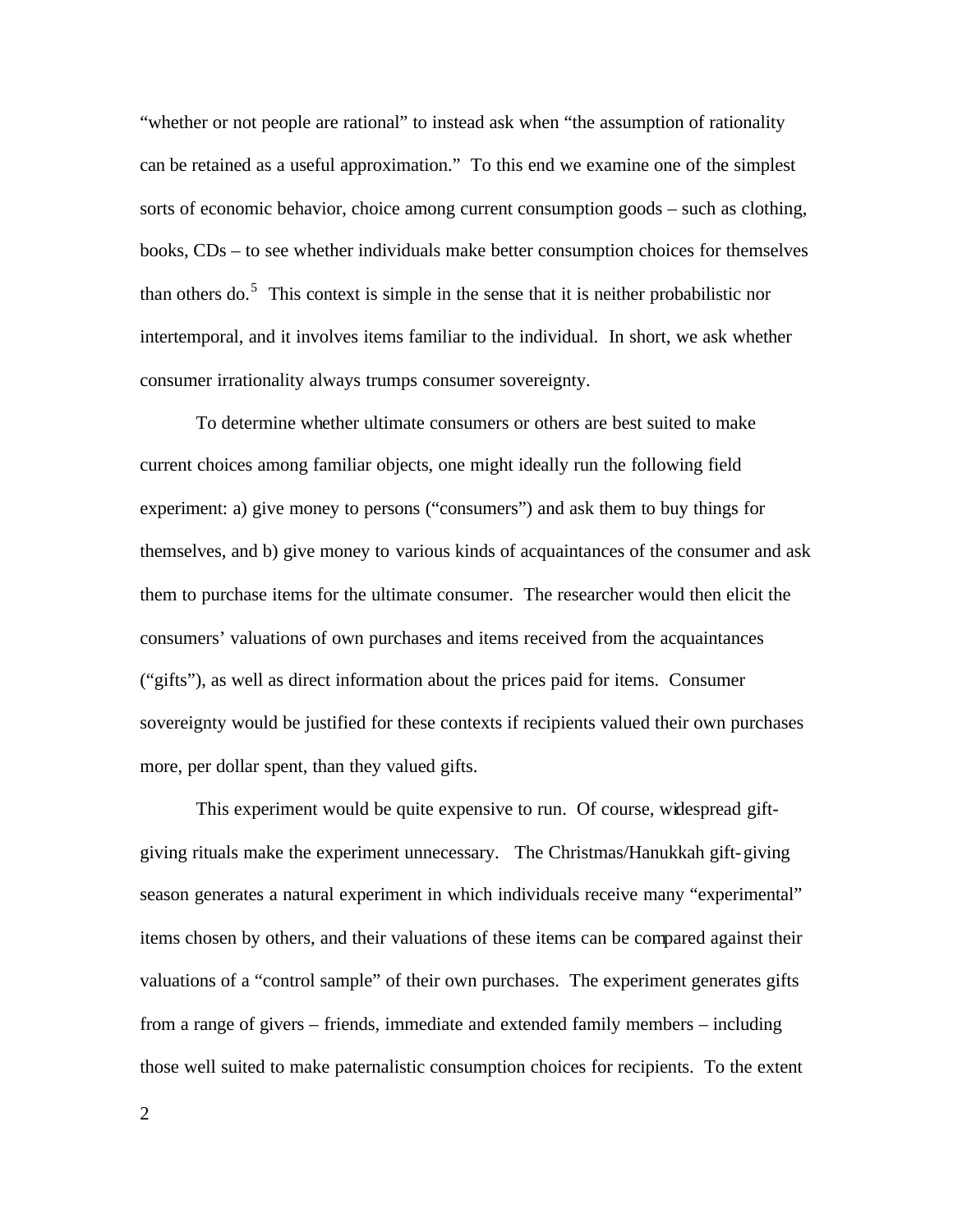that friends and family are especially well situated to know recipient preferences, gifts will be highly valued, and the field data will be biased against supporting consumer sovereignty.

While the efficiency of gift giving has not escaped economists' attention, studies of yuletide allocation share an important defect in their lack of an appropriate benchmark.<sup>6</sup> Authors compare estimates of gift valuations to estimates of gift prices, implicitly assuming that self-chosen purchases would have recipient valuation equal to their price. While this is indeed a *marginal* condition in consumer theory, there is no reason to expect *average* consumer purchases to have yields of 100 percent. Consumer theory only implies that 100 percent is a lower-bound on the self-purchase yield. Given that purchases can be infra-marginal, one should expect the average yield on ownpurchases to exceed 100 percent. This paper provides evidence about recipient valuation of both holiday gifts and items they have purchased for themselves. It is the difference between these two yields that provides a test for consumer sovereignty in the choice of familiar objects.

Based on a new survey of 1044 gifts, and 538 own purchases, for 202 college students at three US universities during the 2001 gift-giving season, we find that individuals value their own purchases at an average of 18 percent more, per dollar spent, than they value items they receive as gifts (not counting sentimental value). The estimates support consumer sovereignty. Consumers may not be able to maximize utility, but they appear to make better current consumption choices for themselves than others. Our results support economists' deference to consumer sovereignty in a simple current consumption choice context.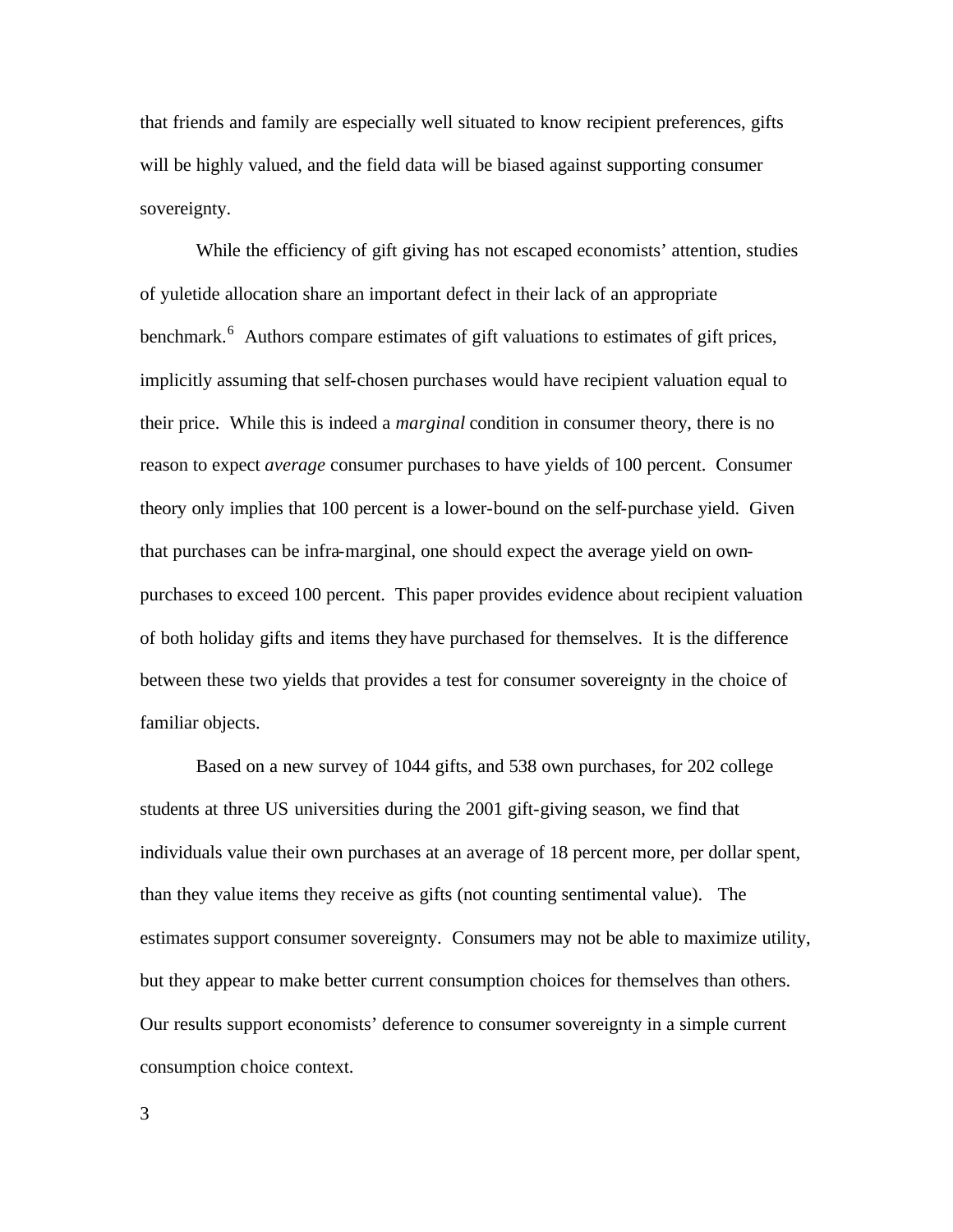The paper proceeds in three sections. Section 1 briefly and selectively reviews evidence of consumer irrationality and explains why, with inframarginal purchases, the own-purchase yield would be expected to exceed 100 percent. Section 2 describes the data used in the study. Section 3 presents results. The conclusion discusses implications of the results for the behavioral critique of standard economics as well as the efficiency of gift-giving.

#### **I. The Efficiency of Own Purchases**

#### *1. Behavioral Evidence*

There is substantial behavioral evidence that consumers are not fully rational. In an article entitled "New Challenges to the Rationality Assumption," Kahneman (1994) summarizes experimental evidence showing that "people are myopic in their decisions, may lack skill in predicting their future tastes, and can be led to erroneous choices by fallible memory and incorrect evaluation of past experiences." Evidence supporting the behavioral approach to economics is summarized in a variety of places (see Mullainathan and Thaler, 2000), and we provide no systematic summary here.

While the most celebrated failures of consumer choice involve intertemporal choice and choice over probabilistic outcomes, a few aspects of consumer choice described in Kahneman (1994) are close enough to our context – current choice among familiar and certain objects – to warrant description. First, people have trouble predicting what they will like. Simonson (1990) finds that subjects making one snack choice each week select differently than subjects choosing simultaneously for three weeks in advance. The latter group of subjects chose more varied bundles, incorrectly predicting their future preferences. Similarly, Kahneman and Snell (1992) document subjects' poor ability to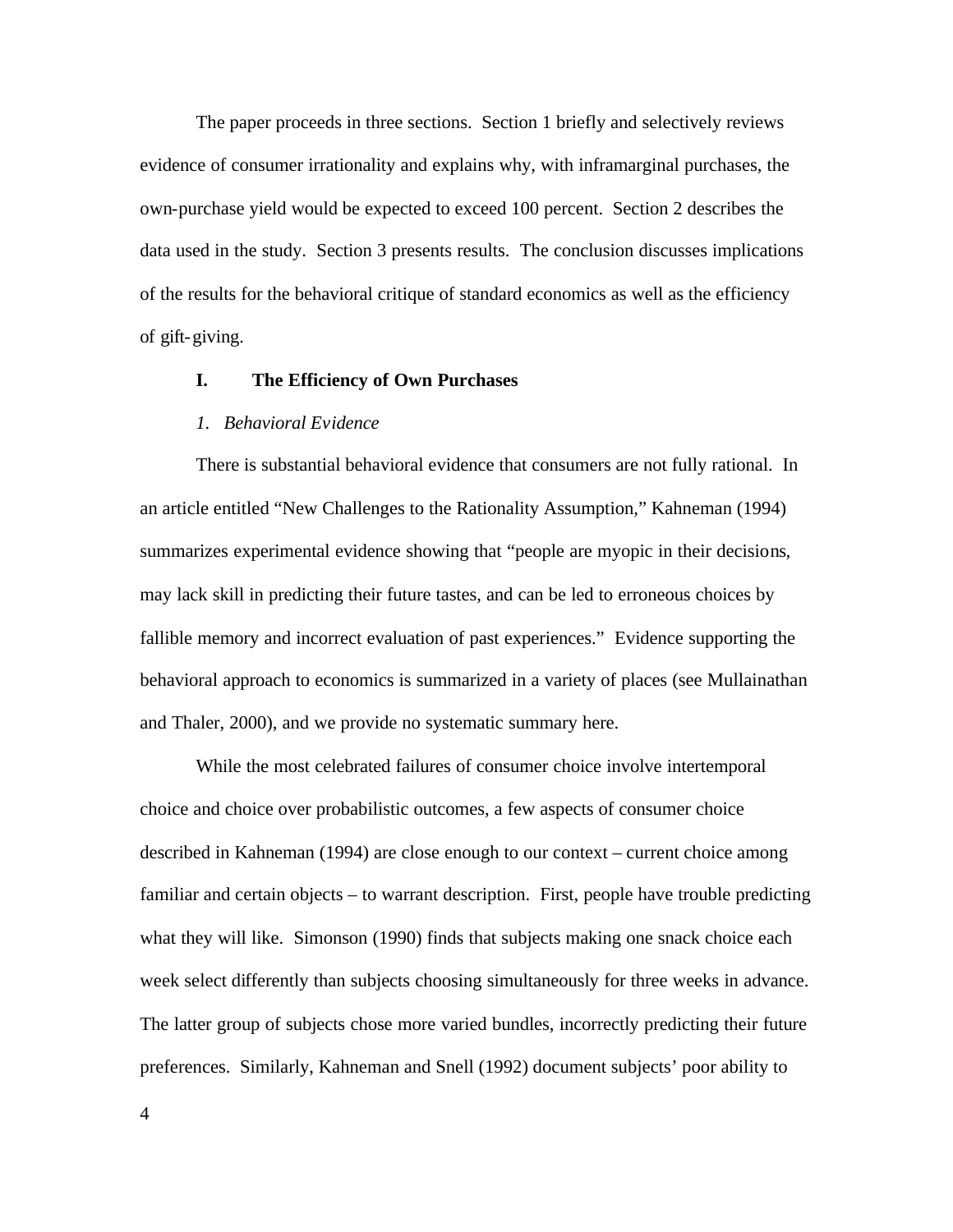predict their future enjoyment of ice cream and yogurt. Second, people have trouble remembering what they have liked. Subjects' recollections are not based on the entirety of an experience; rather they tend to be based on the best or worst parts, as well as the last parts of experiences.

These studies raise serious questions about whether consumer choice would be reliable, even in the most straightforward contexts. Consumer choice may be so unreliable that third parties could do better, although these studies provide no direct evidence on this question.

#### *2. Measurement and an Appropriate Benchmark*

In evaluating whether individuals are better at choosing their own consumption bundles than others, it is important to compare consumer valuations of items chosen by others against an appropriate benchmark of their valuation of their own purchases. Existing gift studies assume that own purchases have consumer valuations equal to their prices. While consumer theory implies that rational, maximizing consumers value their last unit purchased at the price paid, it is reasonable to expect average own purchases to be valued above the price paid.

Not all purchases are marginal. Indeed, that is why purchases sometimes generate consumer surplus. Consider figure 1, which depicts a market demand curve for some product. The inverse demand curve is  $p(q)$ . The product is available at a price of *p'*, and consumers purchase *x* units of the good. If the good is infinitely divisible, then the *marginal* unit purchased has valuation equal to its price. The average valuation,

however, is:  $\int p(q) dq / x$ . 0  $p(q)$ *dq*  $/x$ *x*  $\int p(q) dq / x$ . As long as the demand curve is not perfectly elastic, this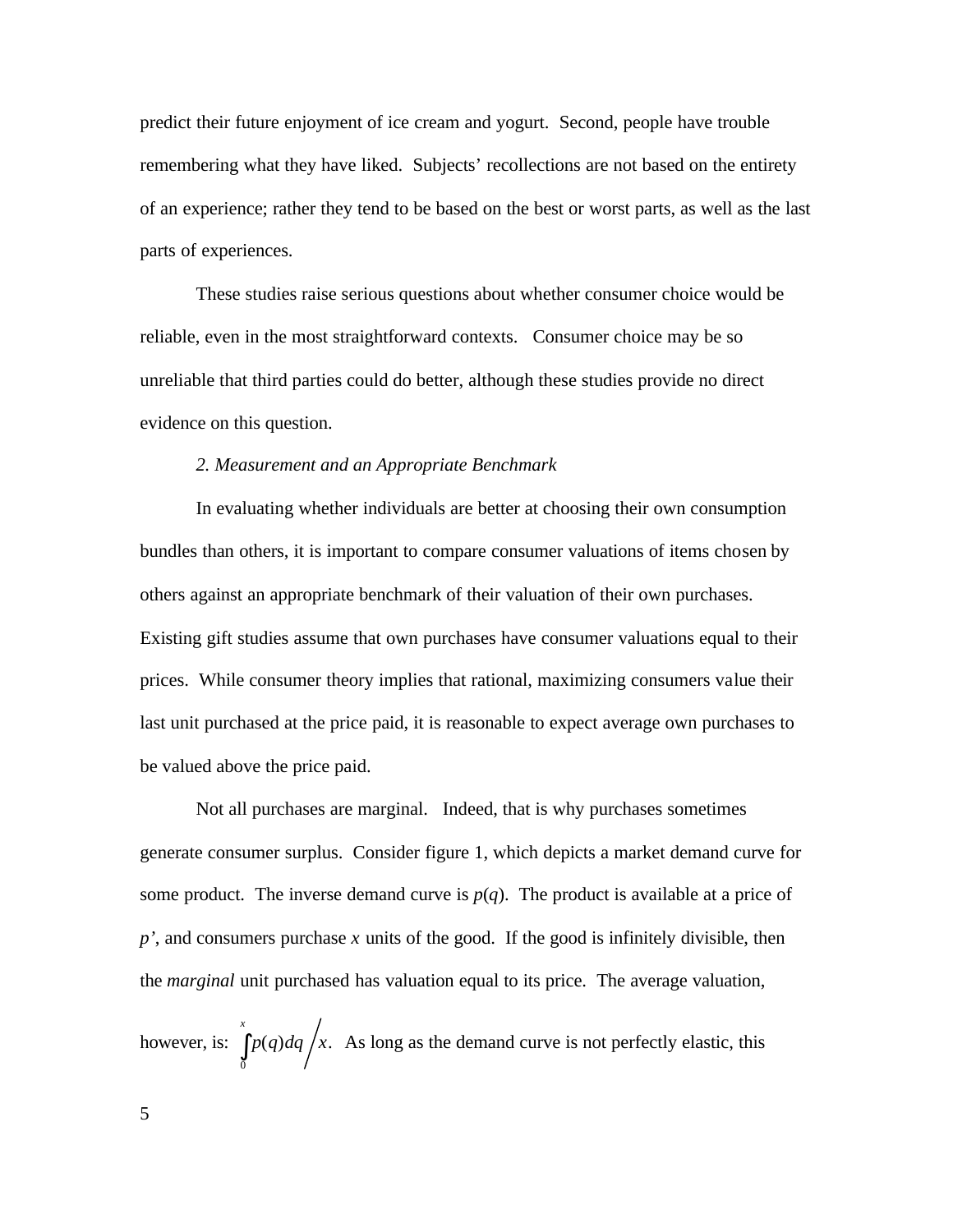exceeds *p'*.

Given inframarginal purchases, we expect yields on own purchases to exceed 100 percent. What about gifts? If consumers are perfectly informed, and presumably better informed than givers, then it is impossible for givers to do better than recipients at choosing the recipients' consumption bundles. On the other hand – and especially given the evidence on consumer irrationality  $-$  it is possible that givers know more about recipient preferences, and goods, than do recipients.<sup>7</sup> All of this suggests that gift givers more familiar with recipient preferences will choose items more highly valued by recipients, per dollar spent. Indeed, existing studies document higher yields for gifts from givers in more frequent and intimate contact with recipients.

#### **II. Data**

To compare the efficacy of own purchases and gifts a researcher might ideally run the following field experiment: a) give money to persons ("recipients") and ask them to buy things for themselves, and b) give money to various kinds of acquaintances of the recipient and ask them to purchase items for the recipient. The researcher would then elicit the recipients' valuations of own purchases and gifts, as well as direct information about the prices paid for items. Consumer sovereignty would be justified if recipients valued their own purchases more, per dollar spent, than they valued gifts.

The data for this study are drawn from a survey in which givers are asked to list gifts received during the recent holiday season (Christmas, Hanukkah), to estimate the price paid by the giver and to provide an estimate of their valuation of the gift item, not counting sentimental value. In particular, respondents are asked to report "the value of the gift to you, not counting sentimental value. To determine its value, perform the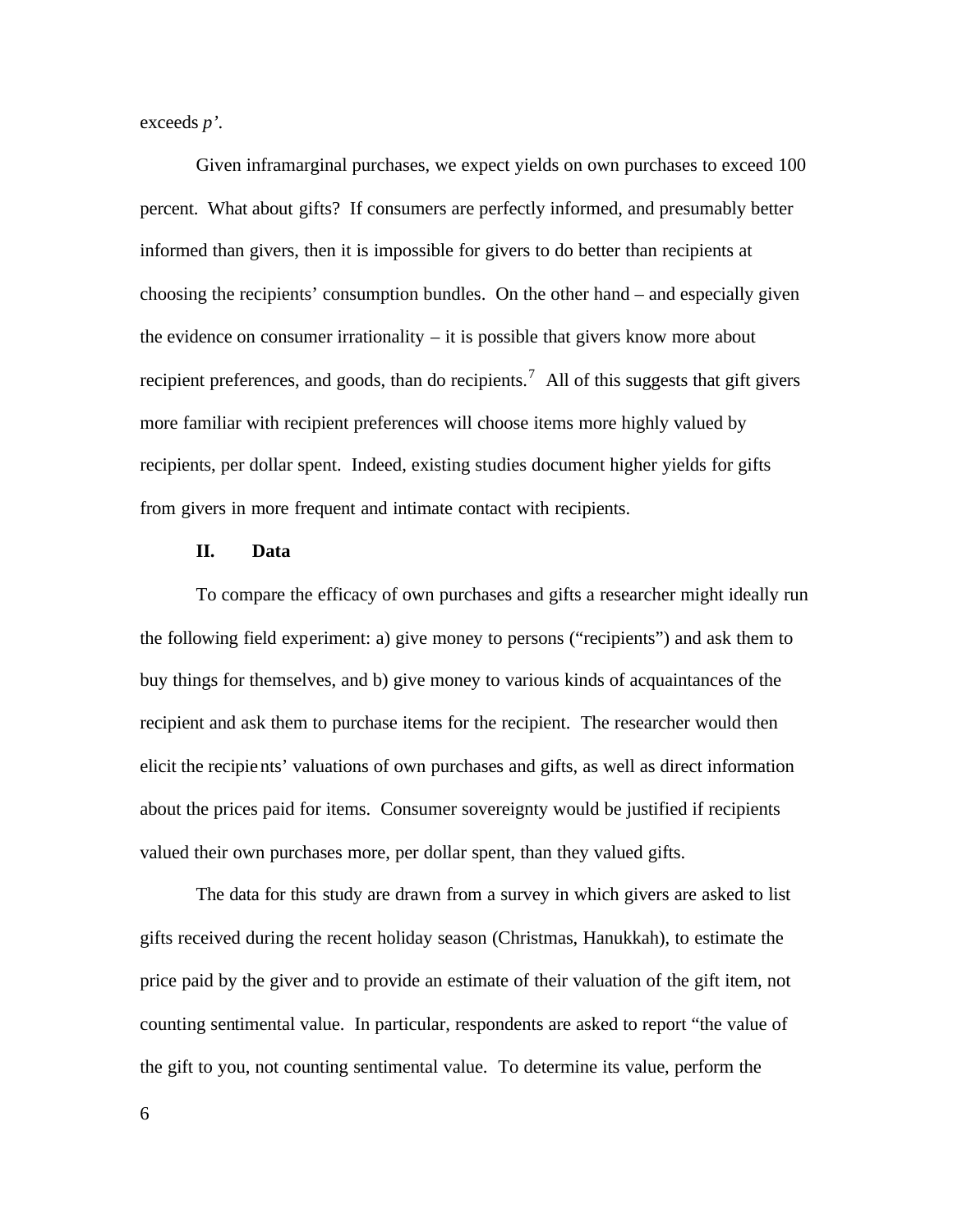following thought experiment: *what is the minimum amount you would require to give up the item, assuming that you could not get an identical replacement for as long as it would have lasted? Ignore sentimental value for this."* (italics in original).

Respondents are then asked, "Now think about things you've bought for yourself recently, and list them below. For each item, write down 1) the amount you paid and 2) the value of the item to you, *as you estimated value above*."<sup>8</sup>

The instruction to assume that a perfect substitute is not available is to prevent arbitrage-based answers. If a respondent paid \$10 for something that he can repurchase for \$10, then he may state that it's worth \$10 to him, plus the transaction cost. This is, of course, not the theoretically relevant concept, the valuation along the demand curve. The structure of the valuation question is designed to circumvent arbitrage and to elicit a valuation consistent with utility theory.

There is a well-known difference between valuations based on willingness to pay (WTP) and those based on willingness to accept (WTA). WTP valuations tend to be lower, so that WTP-based gift evaluations suggest high deadweight losses at least when compared against an own-purchase benchmark of 100 percent. See Knetsch and Sinden (1984). Our question is designed to elicit a WTA valuation. Because we employ the same valuation concept for both gifts and own purchases, its effect on the deadweight loss estimate is arguably neutral. Similarly, although Ruffle and Tykocinski (2000) demonstrate that wording affects valuation, we employ the same question wording for both gift and own purchase valuation.

We also collect information about the relationship between giver and recipient as well as a rudimentary description of the item. Finally, we collected some information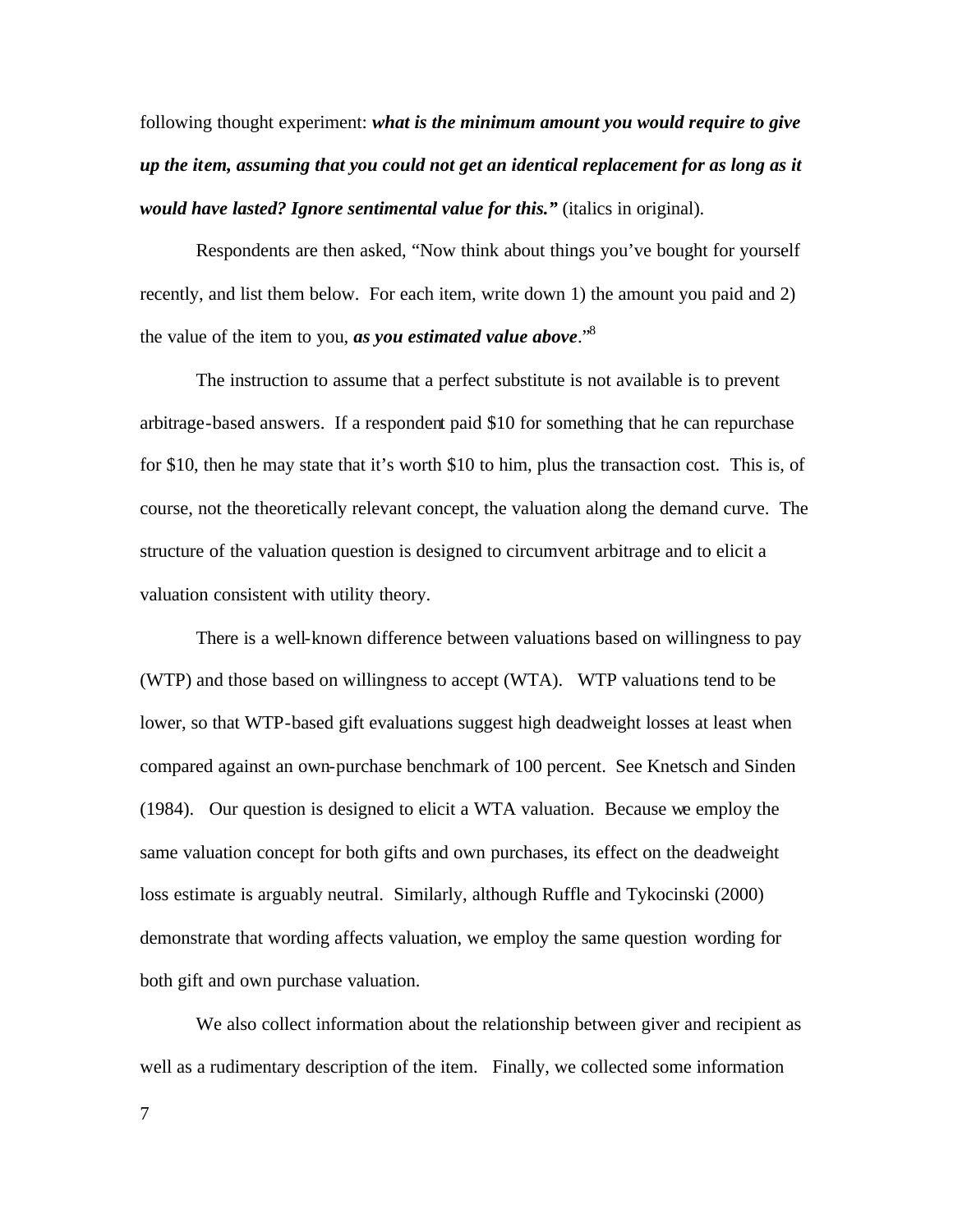about the recipients themselves: citizenship, religion, ethnicity, and family income.

The survey was administered in early January, 2002 to 47 students in University of Pennsylvania undergraduate Business and Public Policy courses in "Managerial Economics," 102 students at Michigan State University in an undergraduate "Private Enterprise and Public Policy" course, and 53 students at the University of Chicago in master's-level "American Political Institutions" course.

Table 1 describes characteristics of the 202 recipients in the sample at the three universities. Most respondents at MSU and Penn are male. Roughly two thirds of Chicago and Penn respondents are US citizens, while nearly all MSU respondents are US citizens. The vast majority of Chicago and MSU respondents are white. Most Penn respondents are Asian. Finally, (master's level) students at the University of Chicago report lower income, although this is likely because they are reporting their own income, rather than their parents'.

Table 2 shows, by a variety of measures, how yie lds vary between own purchases and gifts and, among gifts, how yields vary with the relationship between giver and recipient. The table reports the means and medians of yield and log yield for gifts and own purchases. By all measures, own purchase yields are statistically significantly higher than gift yields. The mean yield and log yield on own purchases exceed the gift yield by 18 percentage points, and the differences are statistically significant. The median level and log own purchase yields exceed the median gifts yields by 4 percent, and the differences are statistically significant, based on Wilcoxon rank-sum tests. The bottom part of table 2 reports gift yields by the relationship between giver and recipient.

Figure 2 presents histograms showing the distribution of log yields on gifts and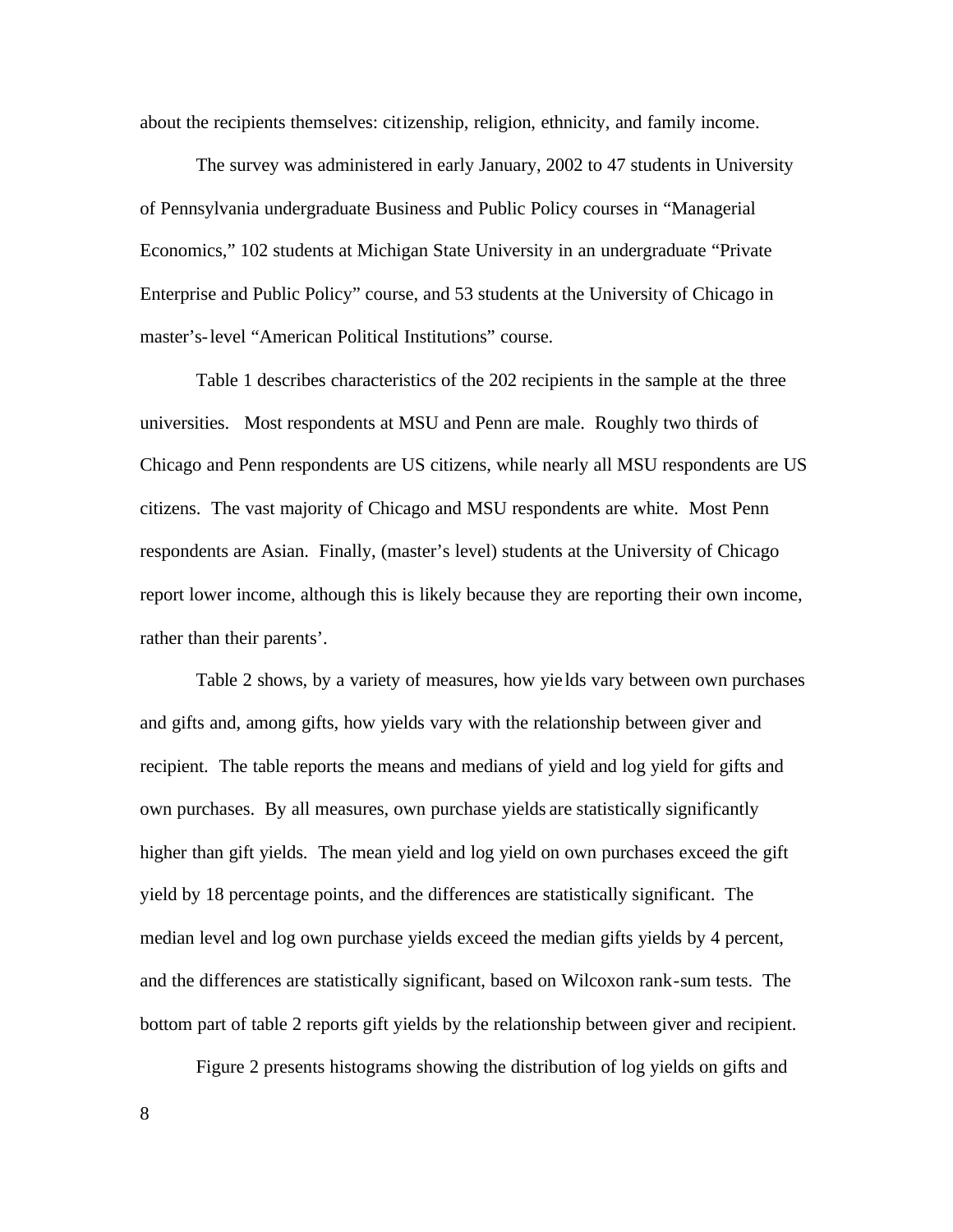own purchases, and the own purchase yield distribution is visibly higher than the gift yield distribution. The spike in both pictures occurs at  $log$  yield  $= 0$ . While there are some outlying observations (in both distributions), we saw in table 2 that the pattern of medians is similar to the pattern of means, indicating that the difference of means is not driven by outliers. We report results based on log yields, but we obtain very similar results (except for the absolute level of gift and own purchase yields) in unreported level specifications.

The top panel of table 3 shows how log yields on gifts and own purchases, and the difference between own purchase and gift yields, varies by characteristics of the recipient. Own purchases generate significantly higher yields than gifts for all religions, income categories, genders, race/ethnicities (except black, with few observations), and survey sites. The bottom panel of table 3 shows log yields on gifts and own purchases of various items. While the samples are too small within each item to test whether own yields exceed gift yields, own yields are almost always higher than gift yields. One can verify that the items reported as gifts are not independent of the items chosen for own purchase. The associated  $\chi^2_{(44)} = 233.2$ , p-val=0.000.

#### **III. Results**

Table 4 describes results, based on a variety of log yield regressions. The first column reports a simple OLS regression of yield on a dummy for whether the item is a gift. The gift coefficient is –17 percent, and it is strongly significant. The second column disaggregates the gift coefficient according to the identity of the giver. Own-purchased items remain the excluded category, allowing the t-statistics to provide direct tests of whether, say, grandparent gifts have higher yields than own purchases. All giver-type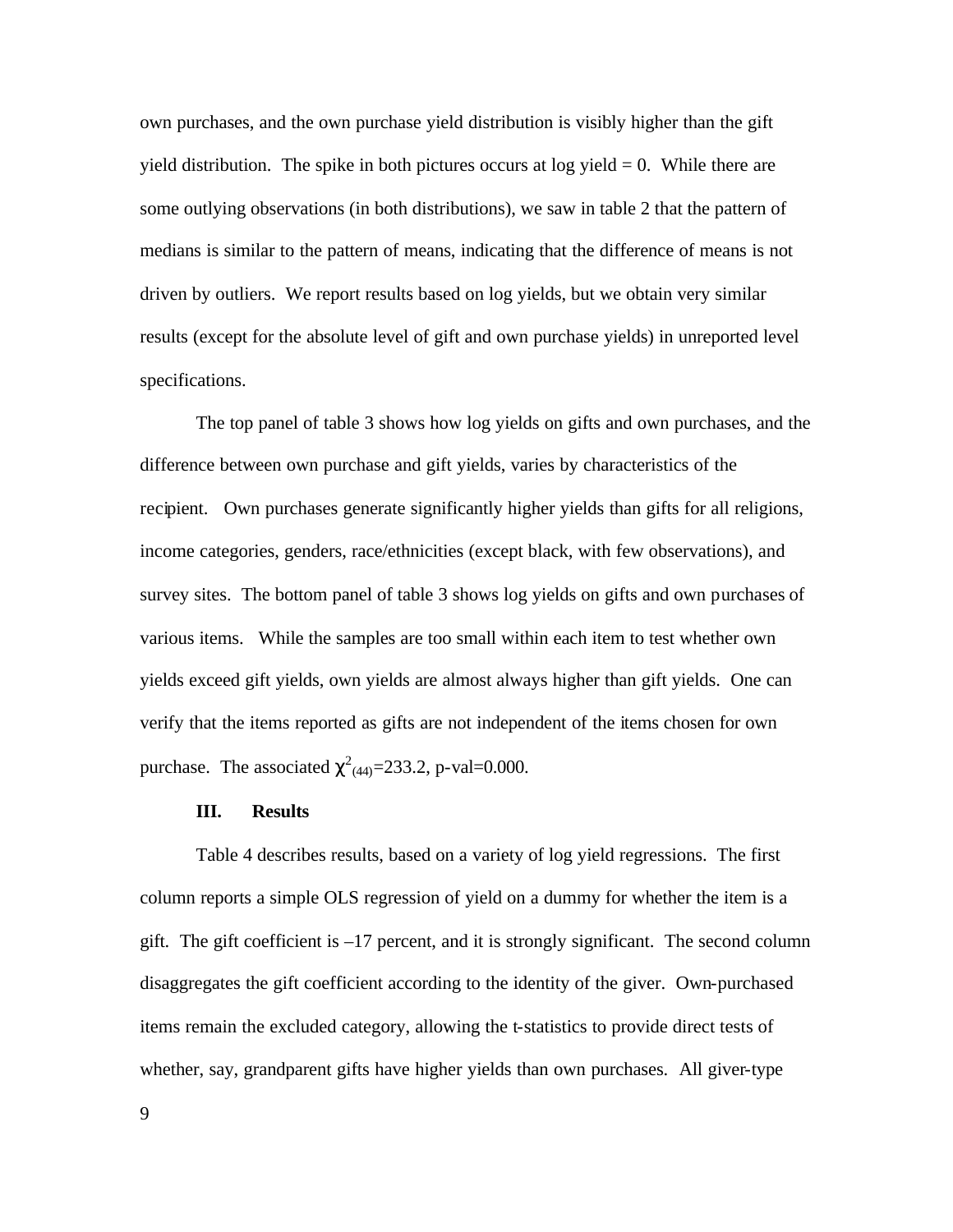coefficients are negative, and with the exception of significant others, grandparents, and miscellaneous givers, they are all statistically significant as well.

Columns (3) and (4) include recipient characteristics for the 1361 purchases with valid recipient information. Results are very similar to the first two columns, indicating that the results are not attributable to the mix of recipient types.

It is possible that respondents and their givers choose different sorts of items to purchase, with different average yields. While one might argue that this difference is a mechanism for the possible inefficiency of gift-giving, it is also possible that social obligations constrain givers' item choices.<sup>9</sup> Hence, we also compare gifts and own purchases of similar items to fairly isolate the effect of non-consumer choice on consumer welfare. To accomplish this columns (5) and (6) report specifications with item effects for the 45 different items. Item controls have virtually no effect on the coefficients of interest: own purchases generate yields 17.3 percent higher than gifts, and the difference is statistically significant.

It is possible that respondents differ systematically in their valuations of both gifts and own purchases and their relative tendency to receive or report gifts. Then the coefficient on the gift dummy would reflect some combination of the pure gift effect and other factors correlated with receiving gifts. Because we have valuations of own purchases and gift for each person in the sample, we can circumvent this concern by estimating the gift coefficient using within-respondent variation. Column (7) reports a respondent fixed effect regression with item controls. The gift coefficient identified this way is –18.1 percent and significant.

10 Within respondent, the mix of items purchased for own consumption and received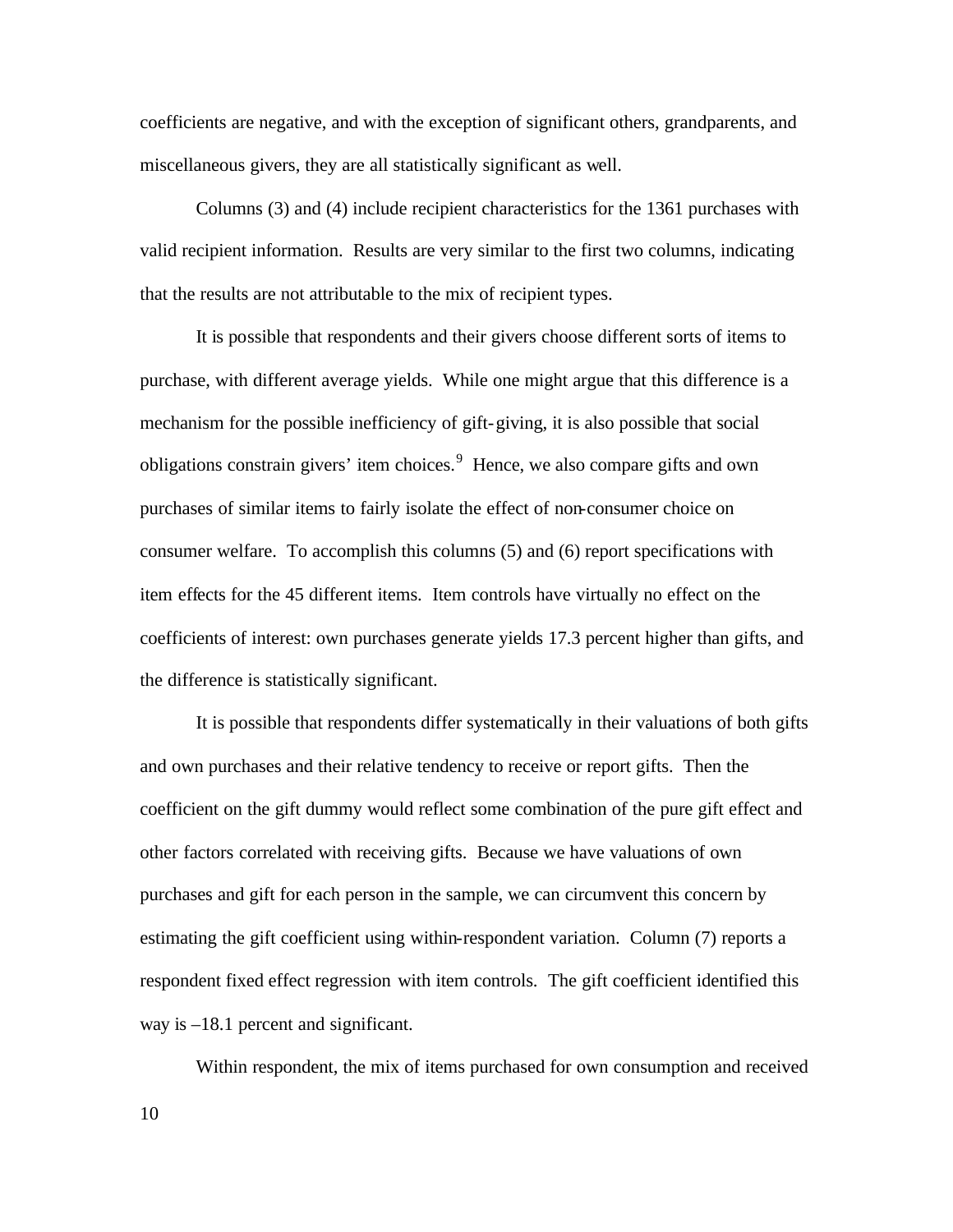as gifts may be systematically different. For example, under the social obligation of view of item choice, even the within-respondent identification of the gift effect may overstate the benefit of own purchase (for example, if gifts are low valuation candles while own purchases are high valuation CDs). This could arise from nonrandom reporting behavior as well as, say, constrained giving. If individuals tended to report own purchases of the types of items with high yields, this would bias the tests in favor of supporting consumer sovereignty. A way to deal with both concerns is to measure of the relative efficacy of own purchase via a comparison within respondent and item. That is, we can measure the gift coefficient by comparing valuations of gift and own purchases of the same item. The sample includes 500 instances in which a respondent both purchased and received the same item. Column (8) reports the log yield regression with recipient x item fixed effects. The allocative advantage of own purchase so identified is smaller (11.6 percent) but remains statistically significant. Regardless of what we control for, the log yield on own purchases is at least 10 – and usually about 18 – percent higher than the log yield on gifts. $10$ 

#### **IV. Conclusion**

What do these results imply about consumer sovereignty? The results show that consumers fare better than all types of givers except significant others and possibly grandparents. Can we infer that consumers would fare better than a plausible alternative giver choosing on the recipients' behalf? We have no direct evidence on this, but it seems unlikely that an alternative chooser would do better than friends, siblings, and parents, all of whom have substantial amounts of information about the ultimate consumer's preferences. Notwithstanding the growing list of contexts in which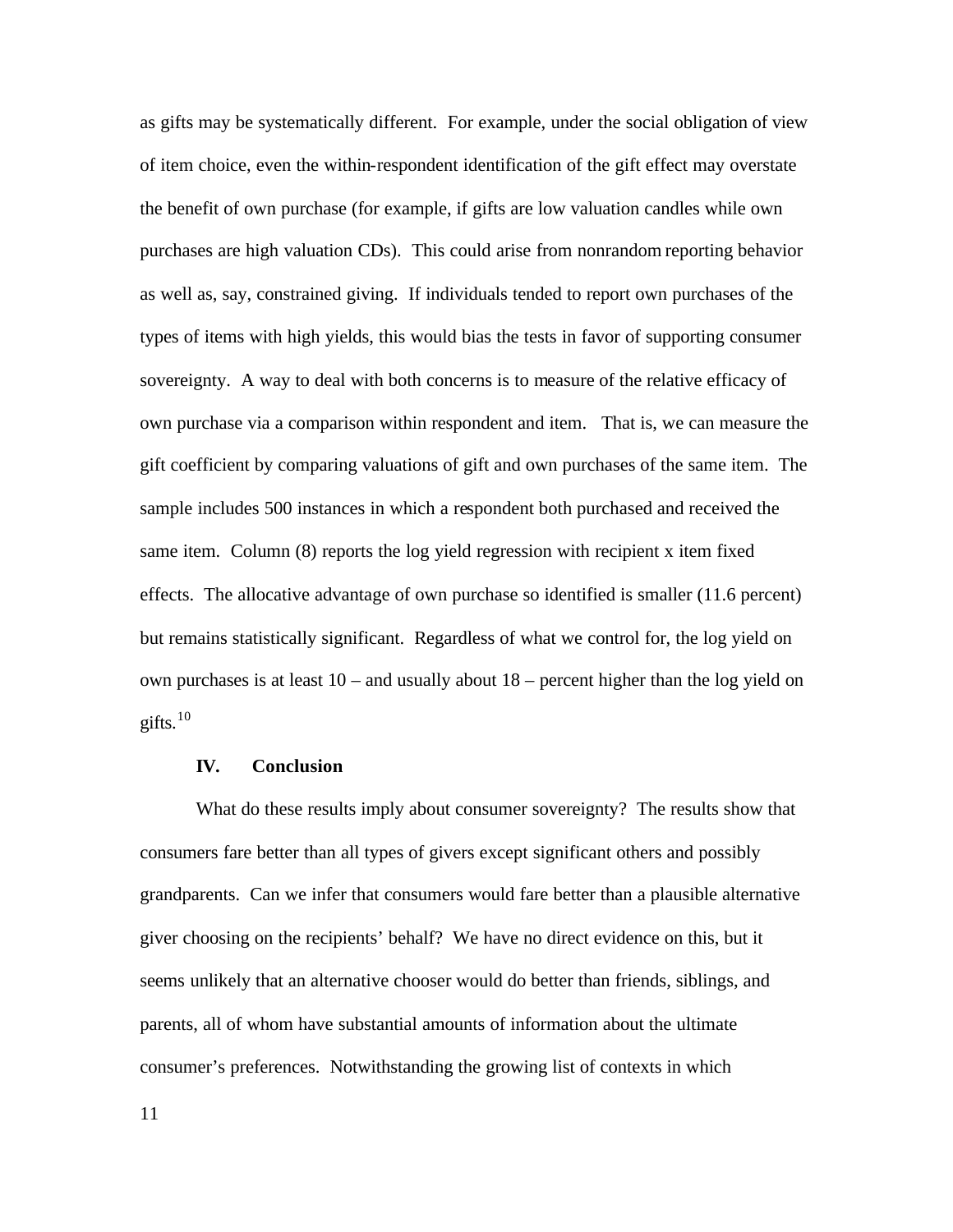consumers are irrational, it appears that individuals make more suitable current consumption choices for themselves than others do.

While our results do not challenge the documented irrationality of consumers in other contexts, our results do suggest a limit on the reach of the behavioral critique of rationality. Individuals may be sufficiently bad at making intertemporal consumption choices (and some other types of decisions) that paternalistic interventions could improve their decisions. But others choosers do not seem to outperform individuals for simple current consumption choices. Rationality may be bounded, but irrationality is bounded as well. The results identify a sphere of decision-making – current consumption choices among familiar objects – where consumer sove reignty is warranted. It remains a task for future research to see how far the sphere of deference to consumers extends.

While we confirm that gift giving selects items less desired by recipients than own purchases, it is worth noting that our results say little about the overall efficiency of gift-giving. It is possible that gift-giving achieves some benefit for society that cannot be achieved by other means. $11$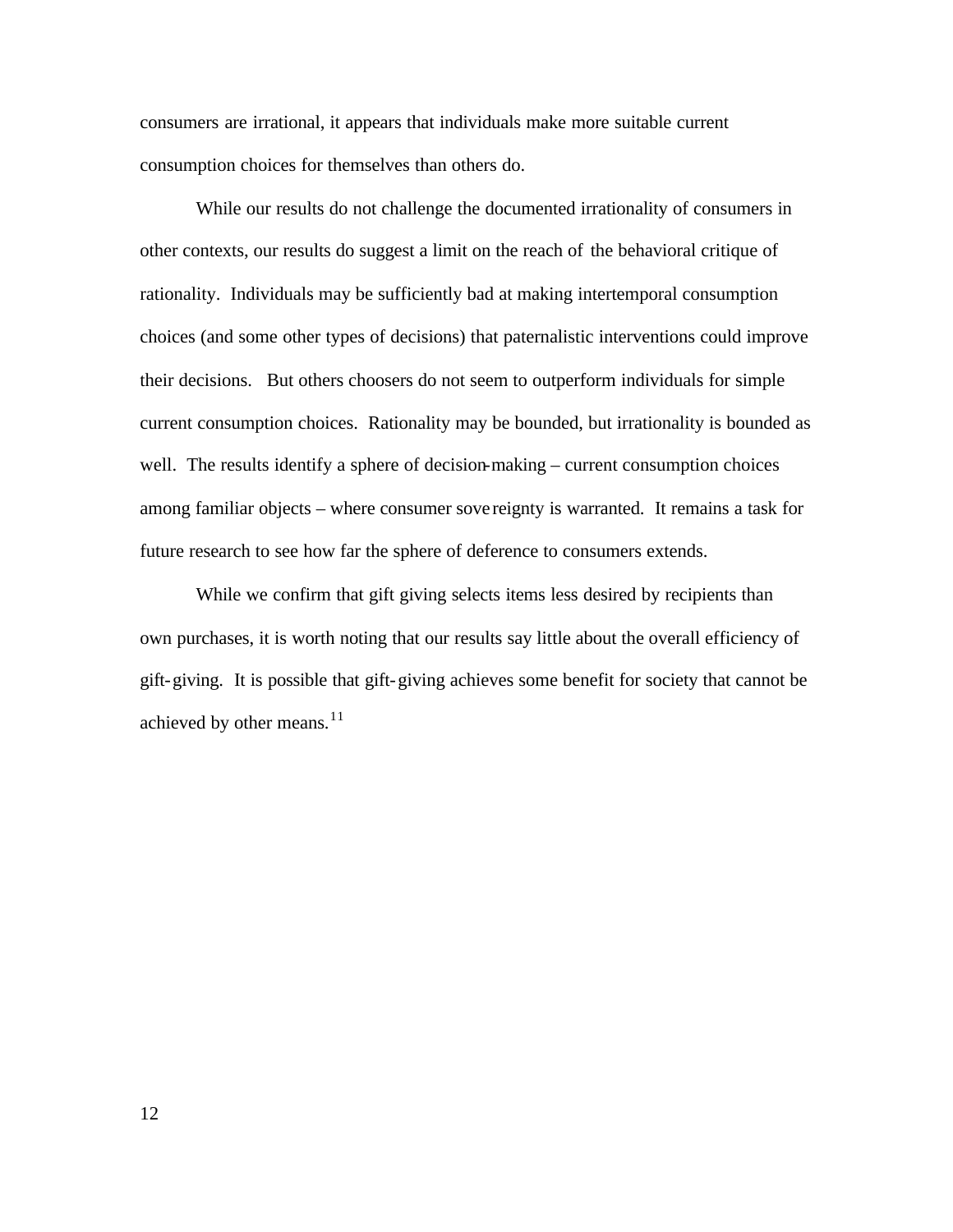### **References**

Bernheim, B. Douglas and Bagwell, Kyle, "Is Everything Neutral?" *Journal of Political Economy, 96 (2*), 308-38.

Camerer, Colin, "Gifts as Economic Signals and Social Symbols," *American Journal of Sociology* 94 (1988), S180-S214.

Kahneman, Daniel, "New Challenges to the Rationality Assumption," *Journal of Institutional and Theoretical Economics* 150/1 (1994), 18-36.

Kahneman, Daniel, Paul Slovic, and Amos Tversky, *Judgment under Uncertainty: Heuristics and Biases*, (Cambridge and New York: Cambridge University Press, 1982)

Kahneman, Daniel and J. Snell, "Predicting a Changing Taste," *Journal of Behavioral Decision Making* 5 (1992), 187-200.

Knetsch, Jack L. and J. A. Sinden, "Willingness to Pay and Compensation Demanded: Experimental Evidence of an Unexpected Disparity in Measures of Value," *Quarterly Journal of Economics* 99 (1984), 507-521.

List, John A. and Jason F. Shogren, "The deadweight loss of christmas: Comment," *American Economic Review* 88 (1998), 1350-1355.

Mauss, Marcel, *The Gift*, (Paris, 1925).

Mullainathan, Sendhil and Richard H. Thaler, "Behavioral Economics," NBER Working paper 7948, (2000).

Murray, Michael P, "How Inefficient Are Multiple In-Kind Transfers?" *Economic Inquiry*, 32 (1994), 209-27.

Persky, Joseph, "Retrospectives: Consumer Sovereignty," *Journal of Economic Perspectives,* 7 (1993), 183-191.

Pindyck, Robert S. and Daniel L. Rubinfeld. *Microeconomics, 5th* Ed. (Saddle River, NJ: Prentice Hall, 2001).

Prendergast, Canice and Lars Stole, "The Non-monetary Nature of Gifts," *European Economic Review*, 45 (2001), 1783-1810.

Ruffle, Bradley and Todd Kaplan. "Here's something you never asked for, didn't know existed, and can't easily obtain: A search model of gift giving", Unpublished manuscript, (2001).

13 Ruffle, Bradley J. and Tykocinski, Orit, "The Deadweight Loss of Christmas: Comment,"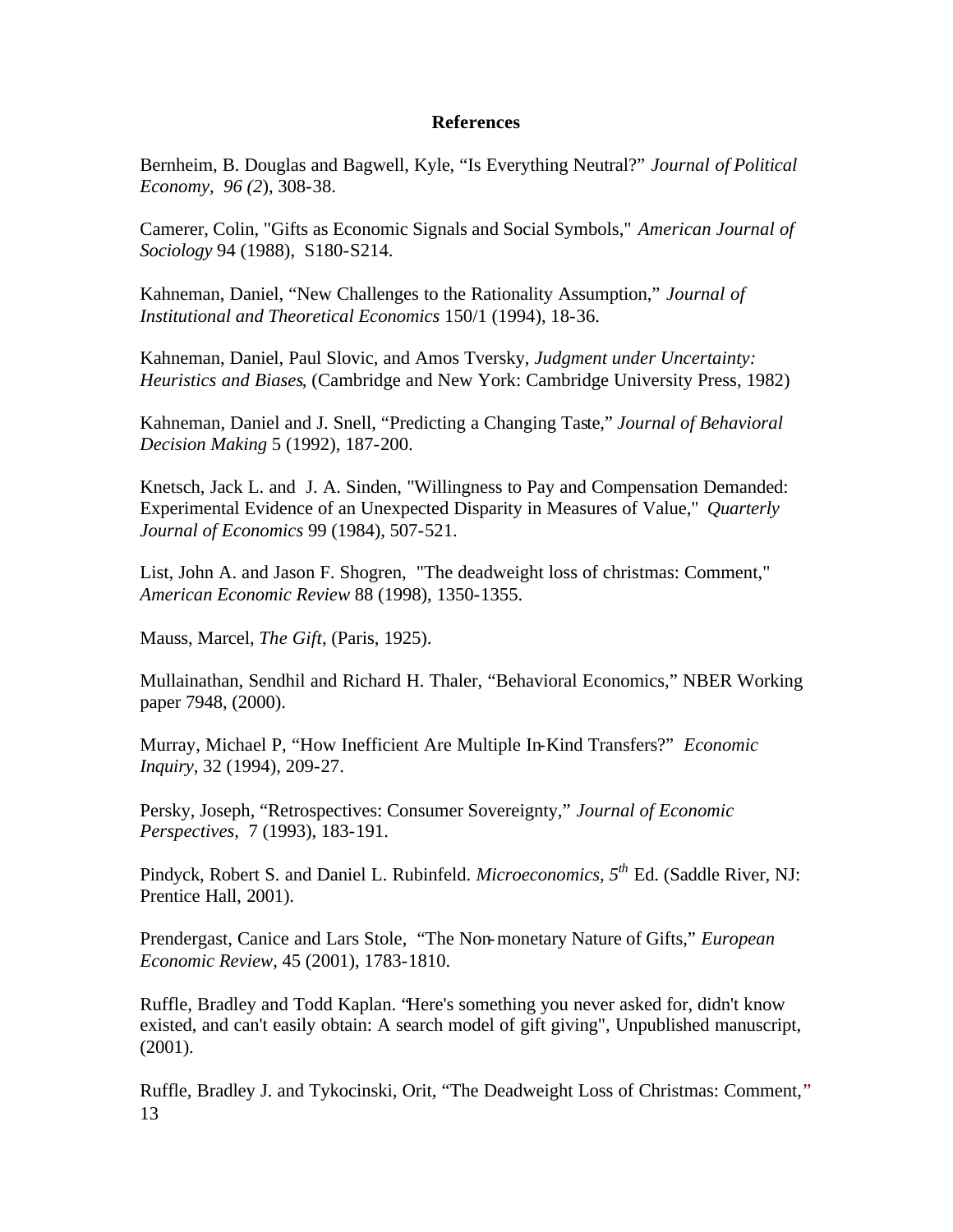*American Economic Review,* 90 (2000), 319-324.

Simon, Herbert A., "A Behavioral Model of Rational Choice," *Quarterly Journal of Economics,* 69 (1955), 99-118.

Simonson, Itamar, "The Effect of Purchase Quantity and Timing on Variety-Seeking Behavior," *Journal of Marketing Research*, 27(1990), 150-162.

Smolensky, Eugene, Steifel, Leanna, Schmundt, Maria, and Plotnick, Robert, "In-Kind Transfers and the Size Distribution of Income," in Marilyn Moon and Eugene Smolensky, eds., Improving Measures of Economic Well-Being, New York: Academic Press, 1977, pp. 131-53.

Solnick, Sara J. and David Hemenway, "The Deadweight Loss of Christmas: Comment," *American Economic Review*, 86 (1996), 1299-1305.

Solow, John, "Is it Really the Thought that Counts: Toward a Rational Theory of Christmas,"*Rationality and Society*, 5 (1993), 506-517.

Sunstein, Cass R. and Richard H. Thaler, "Libertarian Paternalism is Not and Oxymoron," *University of Chicago Law Review* (forthcoming, 2003).

Thaler, Richard, "Toward a Positive Theory of Consumer Choice," *Journal of Economic Behavior and Organization*, 1 (1980), 39-60.

Waldfogel, Joel, "The Deadweight Loss of Christmas," *American Economic Review*, 83 (1993), 1328-1336.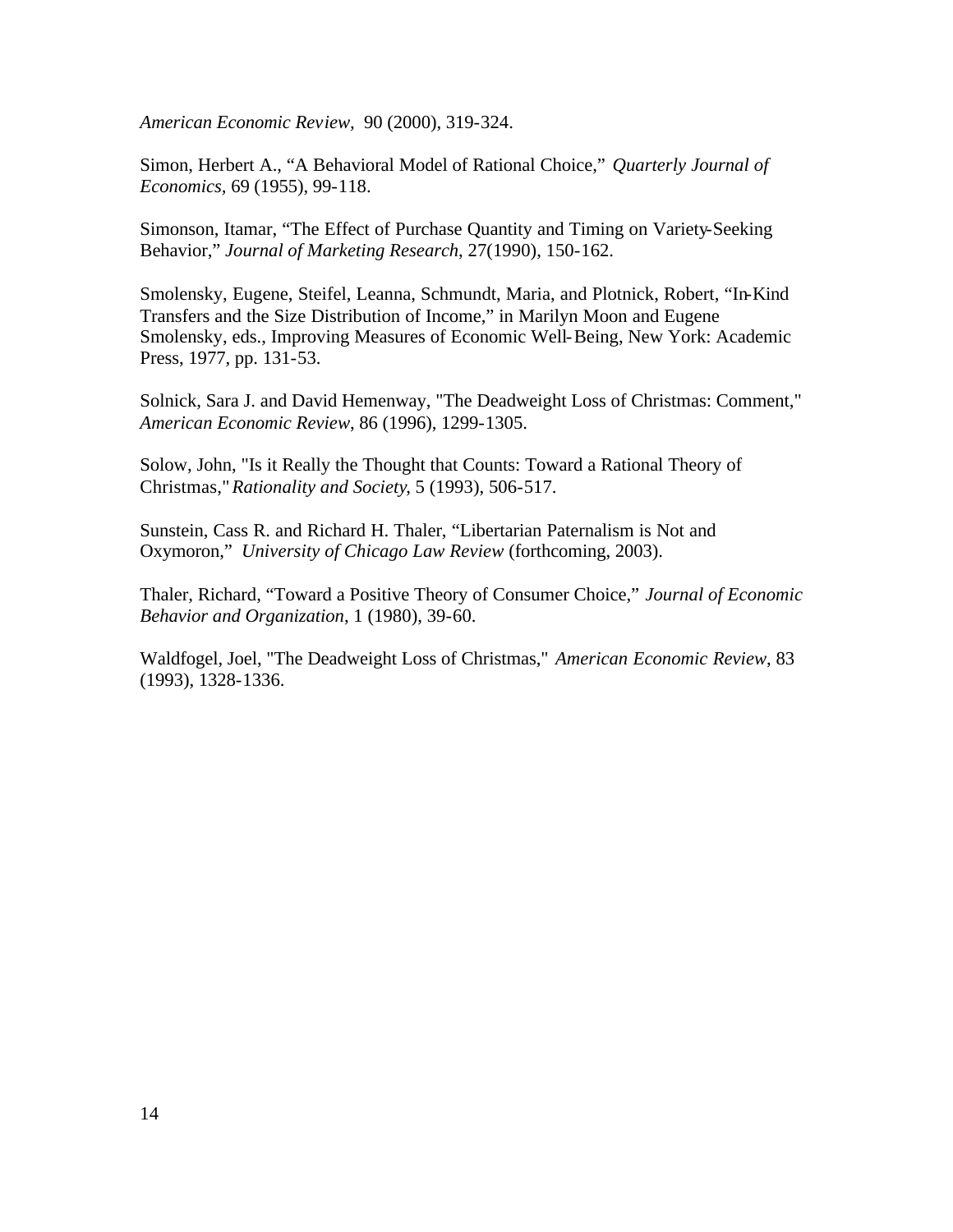**Figure 1: Average Valuation and Price**



Note: Average yield is the average valuation divided by the average price.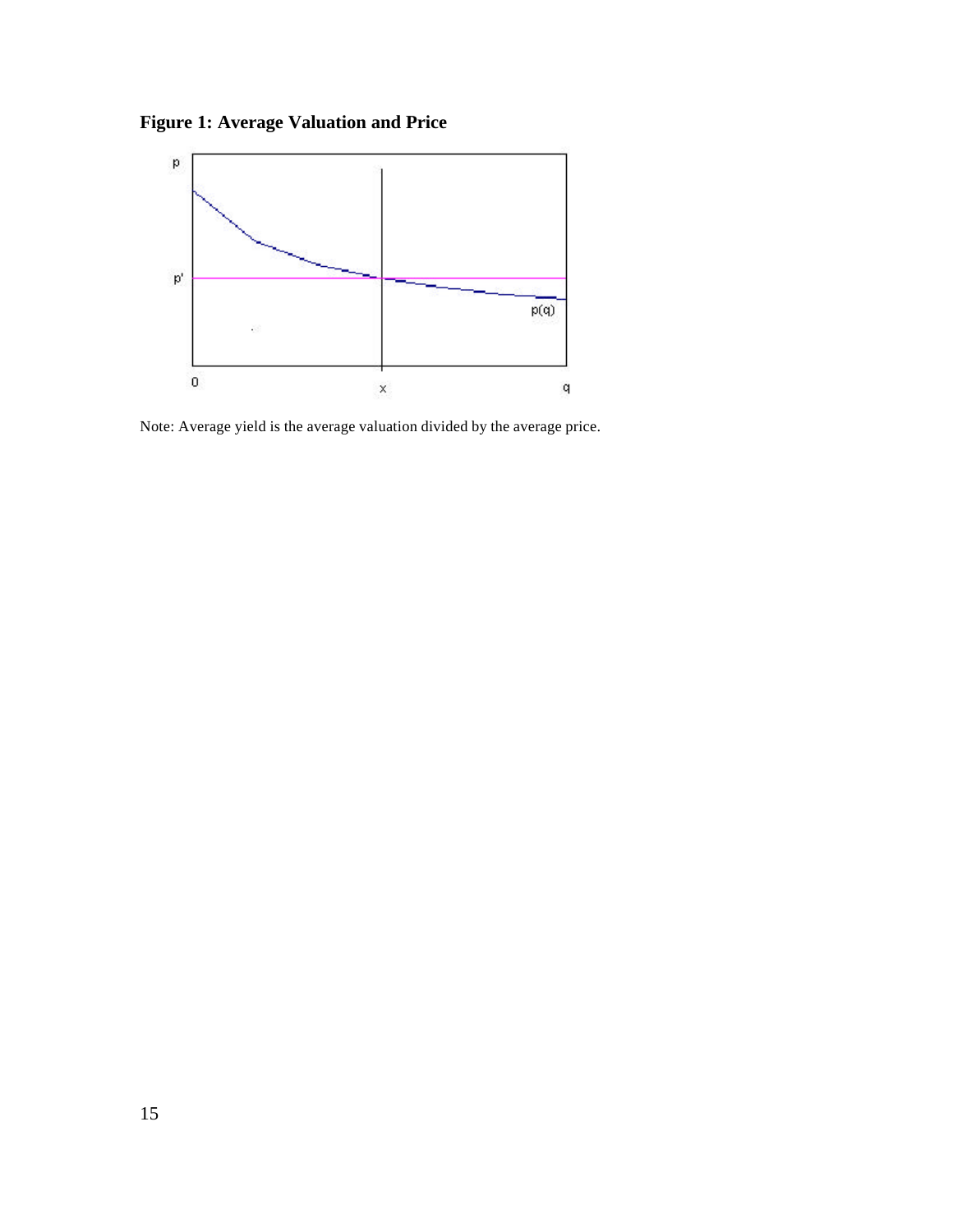

**Figure 2: Log Yield Distributions for Own Purchases and Gifts**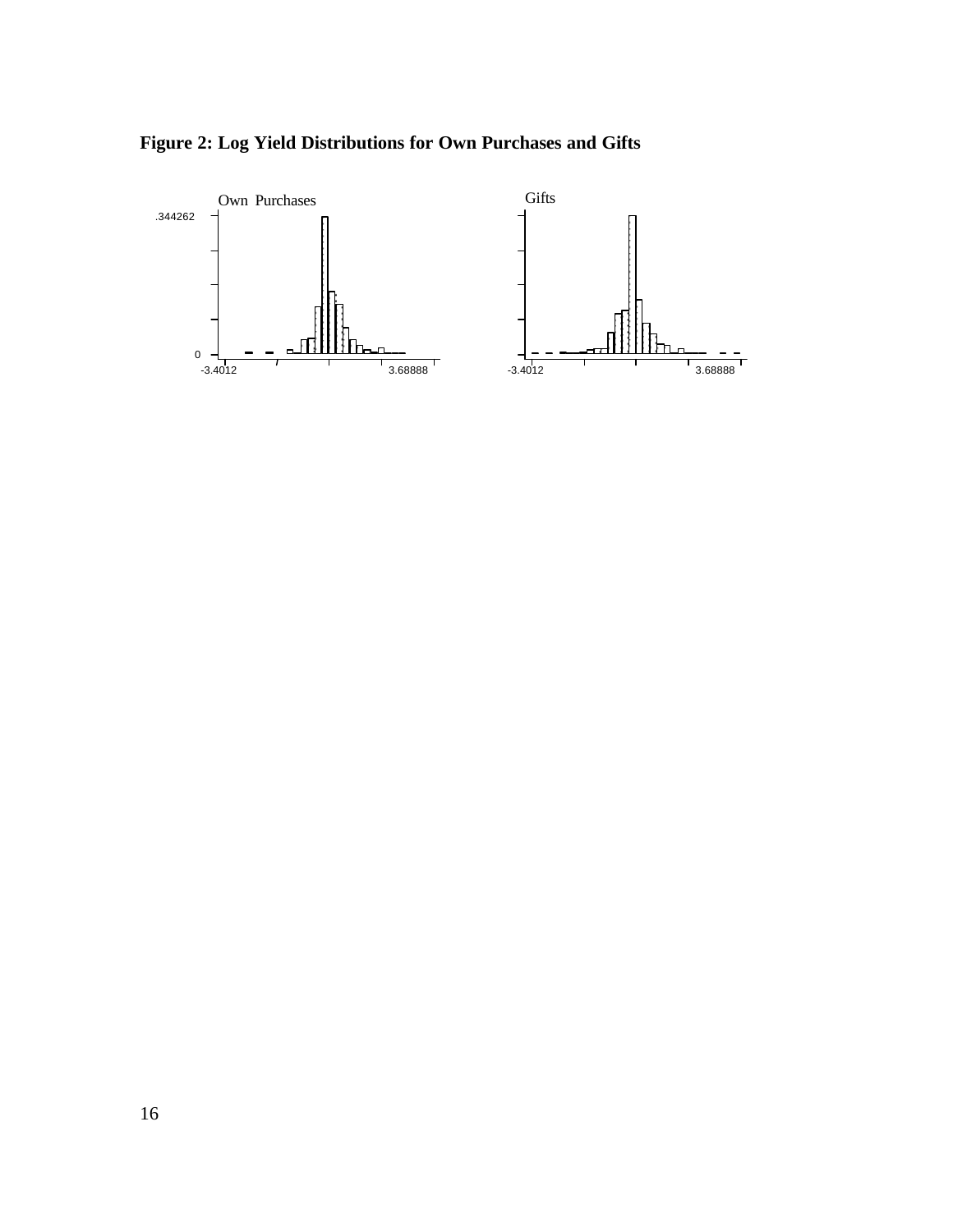# **Table 1: Recipient Characteristics**

|                   | Chicago | <b>MSU</b> | Penn   |  |
|-------------------|---------|------------|--------|--|
| under \$50        | 39.62%  | 5.88%      | 14.89% |  |
| $50-100$          | 22.64%  | 39.22%     | 29.79% |  |
| 100-250           | 20.75%  | 34.31%     | 23.40% |  |
| over 250          | 7.55%   | 10.78%     | 17.02% |  |
| Not reported      | 9.43%   | 9.80%      | 14.89% |  |
| <b>US</b> Citizen | 69.81%  | 94.12%     | 68.09% |  |
| foreign           | 28.30%  | 2.94%      | 23.40% |  |
| Not reported      | 1.89%   | 2.94%      | 8.51%  |  |
| Christian         | 41.51%  | 57.84%     | 34.04% |  |
| Jewish            | 9.43%   | 2.94%      | 4.26%  |  |
| Other             | 37.74%  | 31.37%     | 42.55% |  |
| Not reported      | 11.32%  | 7.84%      | 19.15% |  |
| Female            | 67.92%  | 36.27%     | 31.91% |  |
| Male              | 32.08%  | 60.78%     | 57.45% |  |
| Not reported      | 0.00%   | 2.94%      | 10.64% |  |
| Asian             | 24.53%  | 9.80%      | 57.45% |  |
| <b>Black</b>      | 1.89%   | 4.90%      | 0.00%  |  |
| Hispanic          | 5.66%   | 2.94%      | 0.00%  |  |
| White             | 62.26%  | 78.43%     | 29.79% |  |
| Not reported      | 5.66%   | 3.92%      | 12.77% |  |
| N                 | 53      | 102        | 47     |  |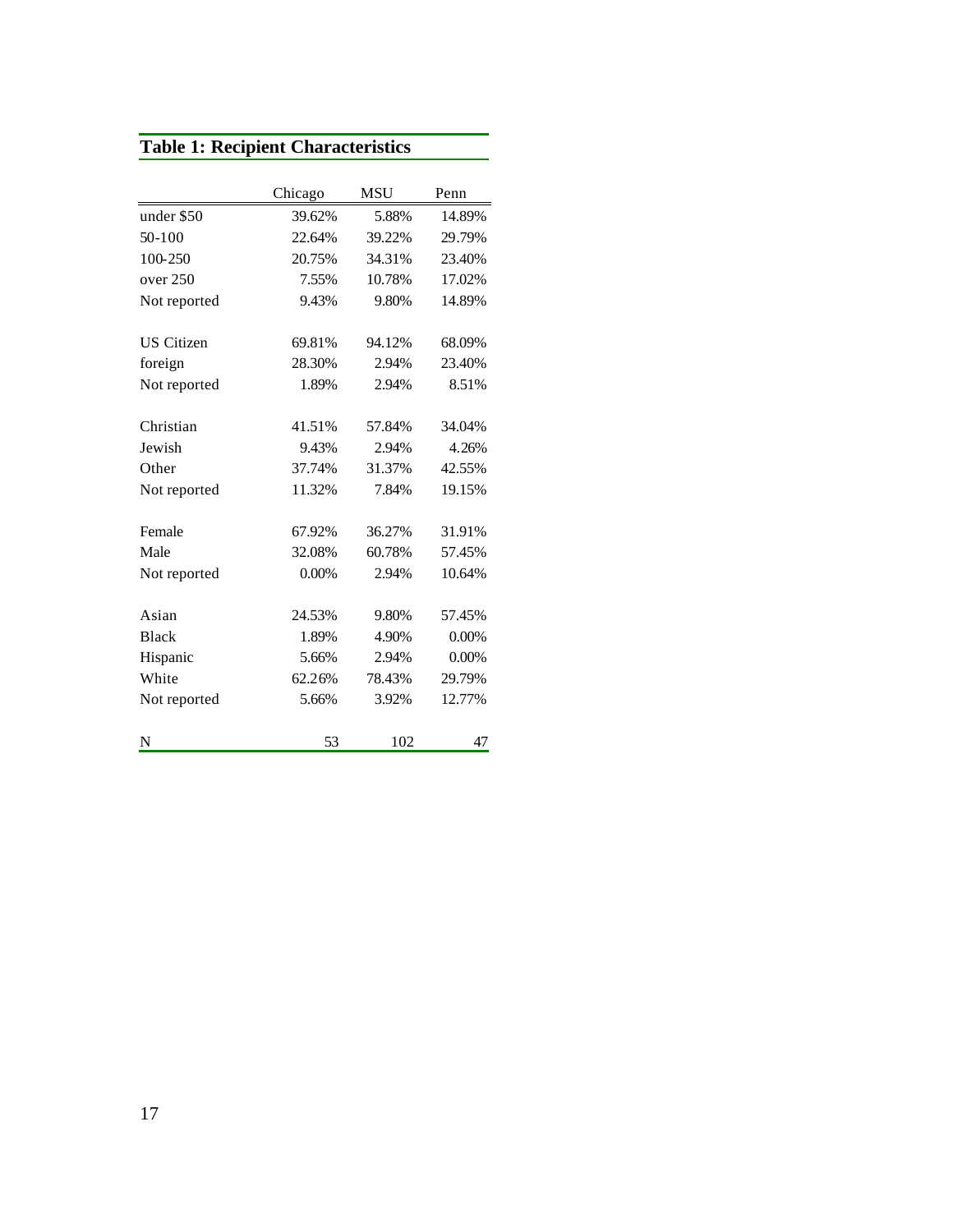|                    | level        |           | log          |           |      |
|--------------------|--------------|-----------|--------------|-----------|------|
|                    | mean         | median    | mean         | median    | N    |
| Own Purchases      | 1.433        | 1.041     | 0.177        | 0.040     | 538  |
| All Gifts          | 1.253        | 1.000     | 0.008        | 0.000     | 1044 |
| Own - Gift Yield   | $t = 2.2360$ | $z=6.244$ | $t = 5.2926$ | $z=6.058$ |      |
| $(p$ -val $)$      | (0.0255)     | (0.0000)  | (0.0000)     | (0.0000)  |      |
| Gifts from:        |              |           |              |           |      |
| Aunts, Uncles      | 0.966        | 1.000     | $-0.126$     | 0.000     | 80   |
| Friends            | 1.158        | 0.833     | $-0.137$     | $-0.144$  | 145  |
| Grandparents       | 1.243        | 1.000     | 0.090        | 0.000     | 64   |
| <b>Inlaws</b>      | 1.047        | 0.750     | $-0.193$     | $-0.288$  | 25   |
| Misc.              | 1.374        | 1.000     | 0.014        | 0.000     | 32   |
| Parents            | 1.221        | 1.000     | 0.043        | 0.000     | 446  |
| Siblings           | 1.228        | 1.000     | 0.022        | 0.000     | 153  |
| Significant Others | 1.828        | 1.000     | 0.146        | 0.000     | 99   |

Notes: tests of differences of means (medians) are t-tests (Wilcoxon rank sum tests).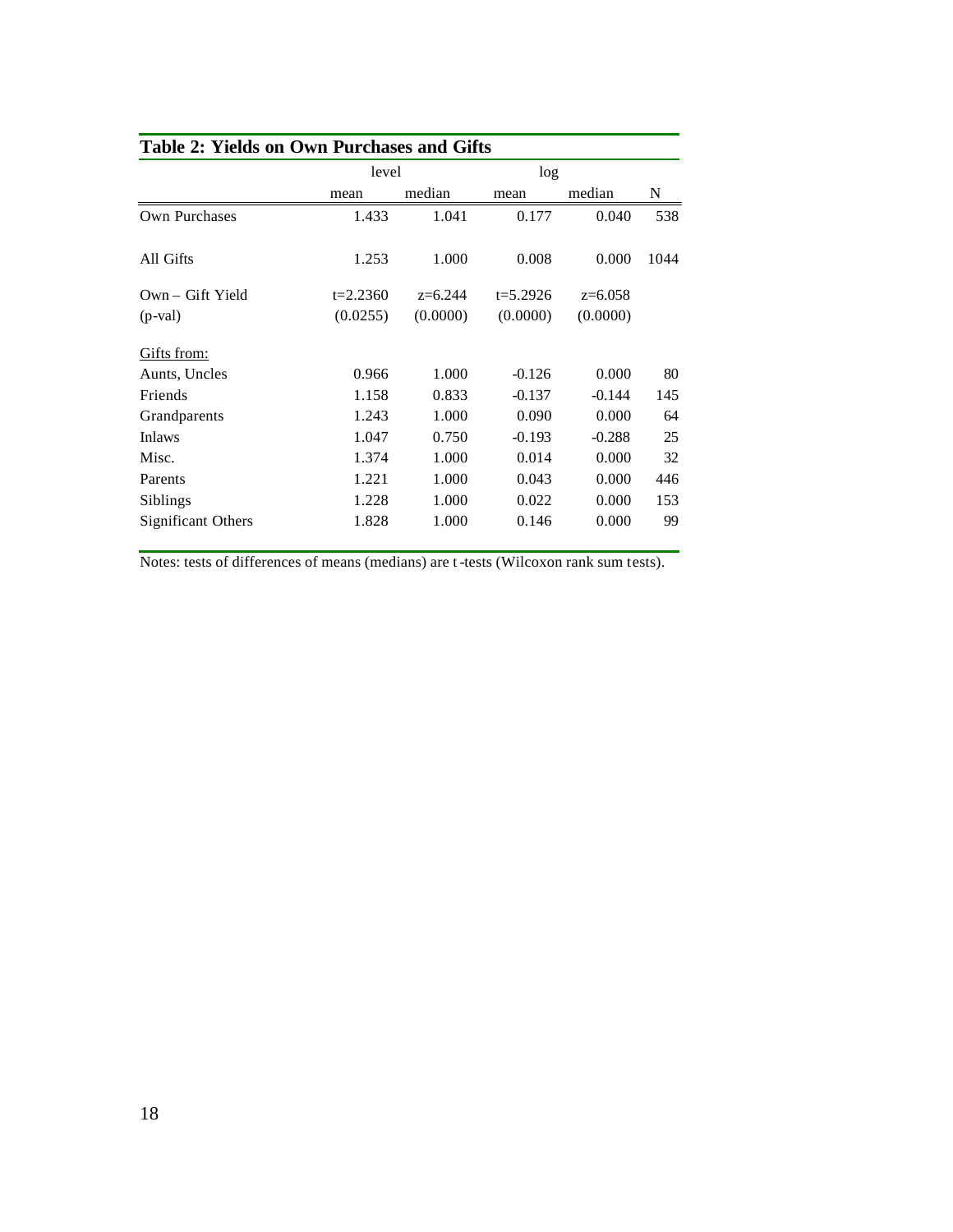|                      |           |           |           | Own              |           |        |  |
|----------------------|-----------|-----------|-----------|------------------|-----------|--------|--|
|                      |           |           | Own       |                  | purchase  |        |  |
|                      | Gift      |           | purchase  | $-$ gift         |           |        |  |
| A. By recipient type | log yield | ${\bf N}$ | log yield | ${\bf N}$        | log yield | p-val  |  |
| Christian            | 0.0436    | 569       | 0.2015    | 269              | 0.1579    | 0.0002 |  |
| Jewish               | $-0.0274$ | 33        | 0.3402    | 30               | 0.3676    | 0.0068 |  |
| Other                | $-0.0118$ | 343       | 0.1713    | 178              | 0.1831    | 0.0011 |  |
|                      |           |           |           |                  |           |        |  |
| under 50             | 0.0396    | 163       | 0.2006    | 89               | 0.1609    | 0.0381 |  |
| 50-100               | $-0.0135$ | 348       | 0.1327    | 187              | 0.1463    | 0.0024 |  |
| 100-250              | 0.0383    | 309       | 0.2683    | 152              | 0.2300    | 0.0001 |  |
| over 250             | 0.0000    | 131       | 0.2335    | 63               | 0.2335    | 0.0145 |  |
|                      |           |           |           |                  |           |        |  |
| Male                 | $-0.0031$ | 498       | 0.1792    | 268              | 0.1824    | 0.0000 |  |
| female               | 0.0225    | 517       | 0.1664    | 253              | 0.1438    | 0.0038 |  |
|                      |           |           |           |                  |           |        |  |
| Asian                | $-0.0873$ | 226       | 0.1384    | 138              | 0.2258    | 0.0009 |  |
| Hispanic             | $-0.1834$ | 28        | 0.0587    | 17               | 0.2421    | 0.1300 |  |
| black                | 0.1327    | 28        | 0.3318    | 12               | 0.1990    | 0.3056 |  |
| white                | 0.0483    | 717       | 0.2157    | 341              | 0.1674    | 0.0000 |  |
|                      |           |           |           |                  |           |        |  |
| Chicago              | $-0.0151$ | 295       | 0.1287    | 171              | 0.1438    | 0.0229 |  |
| <b>MSU</b>           | 0.0496    | 521       | 0.1493    | 245              | 0.0998    | 0.0169 |  |
| Penn                 | $-0.0572$ | 221       | 0.3008    | 122              | 0.3580    | 0.0000 |  |
|                      |           |           |           |                  |           |        |  |
| B. By selected items |           |           |           |                  |           |        |  |
| sweater              | $-0.0824$ | 98        | 0.1712    | 40               | 0.2536    | 0.0044 |  |
| book                 | $-0.1072$ | 50        | 0.0174    | 50               | 0.1246    | 0.2610 |  |
| shirt                | $-0.0310$ | 61        | 0.2670    | 31               | 0.2980    | 0.0465 |  |
| CD                   | 0.0193    | 48        | 0.1230    | 43               | 0.1037    | 0.4718 |  |
| clothes              | $-0.0640$ | 46        | 0.1521    | 43               | 0.2160    | 0.0870 |  |
| electronics          | $-0.0540$ | 58        | 0.0723    | 25               | 0.1263    | 0.3386 |  |
| shoes                | 0.0409    | 26        | 0.1688    | 49               | 0.1278    | 0.3069 |  |
| jewelry              | $-0.0090$ | 64        | 0.2379    | 10               | 0.2469    | 0.2895 |  |
| <b>DVD</b>           | 0.1346    | 44        | 0.2601    | 20               | 0.1255    | 0.4197 |  |
| jacket               | 0.0749    | 37        | 0.4686    | 27               | 0.3937    | 0.0023 |  |
| cash                 | 0.0337    | 60        |           | $\boldsymbol{0}$ |           |        |  |
| gift certificate     | $-0.0061$ | 60        |           | $\theta$         |           |        |  |
| kitchen/appliance    | 0.1032    | 47        | 0.2191    | 10               | 0.1159    | 0.6816 |  |
| pants                | 0.0266    | 22        | 0.2795    | 26               | 0.2529    | 0.1012 |  |
| hat, gloves, scarf   | $-0.0086$ | 32        | 0.0904    | 13               | 0.0991    | 0.4988 |  |
| cosmetics            | $-0.2013$ | 24        | 0.3572    | $\,8\,$          | 0.5585    | 0.0416 |  |
| jeans                | 0.1545    | 10        | 0.1429    | 21               | $-0.0116$ | 0.9351 |  |
| videogame            | 0.1042    | 16        | 0.2238    | 14               | 0.1196    | 0.6093 |  |

**Table 3: Log Yields of Gifts and Own Purchases, by Recipient Characteristic and Item**

Note: log yield is the logarithm of the ratio of the item valuation to its estimated price, with both numerator and denominator as estimated by the respondent. The p-val is from a two-sided test of the hypotheses that own purchases and gifts have the same log yield.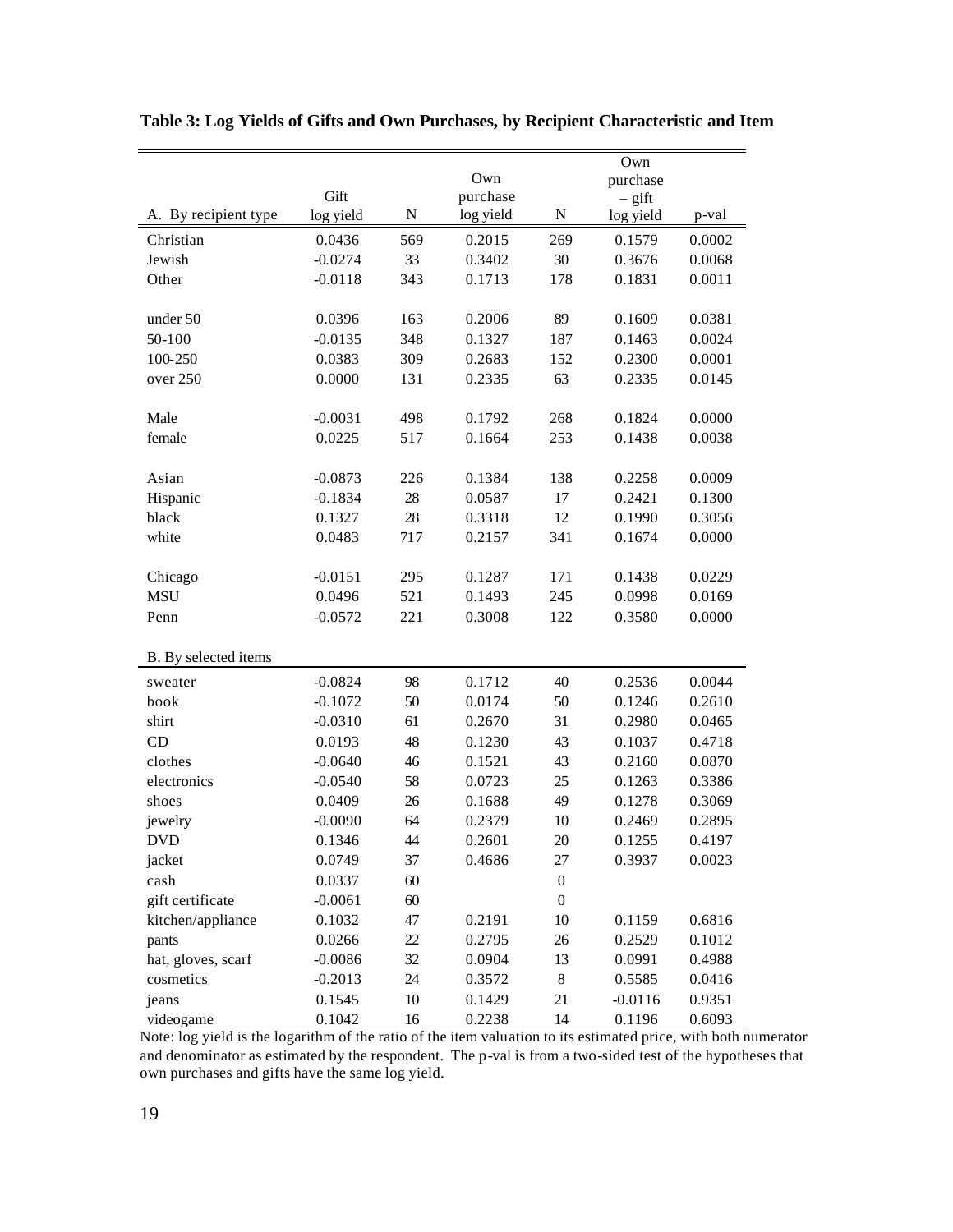|                       | (1)           | (2)           | (3)             | (4)             | (5)           | (6)           | (7)             | (8)          |
|-----------------------|---------------|---------------|-----------------|-----------------|---------------|---------------|-----------------|--------------|
| Received Item as Gift | $-0.1687$     |               | $-0.1903$       |                 | $-0.1725$     |               | $-0.1813$       | $-0.1163$    |
|                       | $(0.0319)$ ** |               | $(0.0332)$ **   |                 | $(0.0342)$ ** |               | $(0.0293)$ **   | $(0.0529)*$  |
| Aunt/Uncle Giver      |               | $-0.3033$     |                 | $-0.3410$       |               | $-0.3084$     |                 |              |
|                       |               | $(0.0719)$ ** |                 | $(0.0740)$ **   |               | $(0.0752)$ ** |                 |              |
| Friend Giver          |               | $-0.3140$     |                 | $-0.2946$       |               | $-0.3263$     |                 |              |
|                       |               | $(0.0563)$ ** |                 | $(0.0614)$ **   |               | $(0.0595)$ ** |                 |              |
| Grandparent Giver     |               | $-0.0866$     |                 | $-0.1277$       |               | $-0.1178$     |                 |              |
|                       |               | (0.0795)      |                 | (0.0802)        |               | (0.0852)      |                 |              |
| Inlaw Giver           |               | $-0.3697$     |                 | $-0.3319$       |               | $-0.4078$     |                 |              |
|                       |               | $(0.1221)$ ** |                 | $(0.1287)^*$    |               | $(0.1227)$ ** |                 |              |
| Misc. Giver           |               | $-0.1627$     |                 | $-0.1056$       |               | $-0.1728$     |                 |              |
|                       |               | (0.1086)      |                 | (0.1100)        |               | (0.1099)      |                 |              |
| Parent Giver          |               | $-0.1346$     |                 | $-0.1751$       |               | $-0.1408$     |                 |              |
|                       |               | $(0.0382)$ ** |                 | $(0.0398)$ **   |               | $(0.0399)**$  |                 |              |
| Sibling Giver         |               | $-0.1548$     |                 | $-0.1789$       |               | $-0.1356$     |                 |              |
|                       |               | $(0.0548)$ ** |                 | $(0.0568)$ **   |               | $(0.0562)*$   |                 |              |
| Signif. Other Giver   |               | $-0.0310$     |                 | $-0.0345$       |               | $-0.0690$     |                 |              |
|                       |               | (0.0653)      |                 | (0.0680)        |               | (0.0673)      |                 |              |
| Constant              | 0.1771        | 0.1771        | 0.2063          | 0.2038          | 0.1593        | 0.1607        | 0.1717          | 0.1173       |
|                       | $(0.0259)$ ** | $(0.0257)$ ** | $(0.0558)$ **   | $(0.0557)$ **   | $(0.0647)^*$  | $(0.0646)*$   | $(0.0561)$ **   | $(0.0399)**$ |
| <b>Observations</b>   | 1575          | 1575          | 1361            | 1361            | 1570          | 1570          | 1570            | 500          |
| R-squared             | $0.02\,$      | 0.03          | 0.03            | 0.05            | 0.07          | 0.08          | 0.11            | 0.02         |
| Includes:             |               |               | Recipient       | Recipient       | Item dummies  | Item dummies  | Recipient fixed | Recipient x  |
|                       |               |               | characteristics | characteristics |               |               | effects         | item fixed   |
|                       |               |               |                 |                 |               |               |                 | effects      |

## **Table 4: Log Yield Regressions**

Notes: Dependent variable is the ratio of the item valuation to its estimated price, with both numerator and denominator as estimated by the recipient. Standard errors in parentheses. \* significant at 5%; \*\* significant at 1%.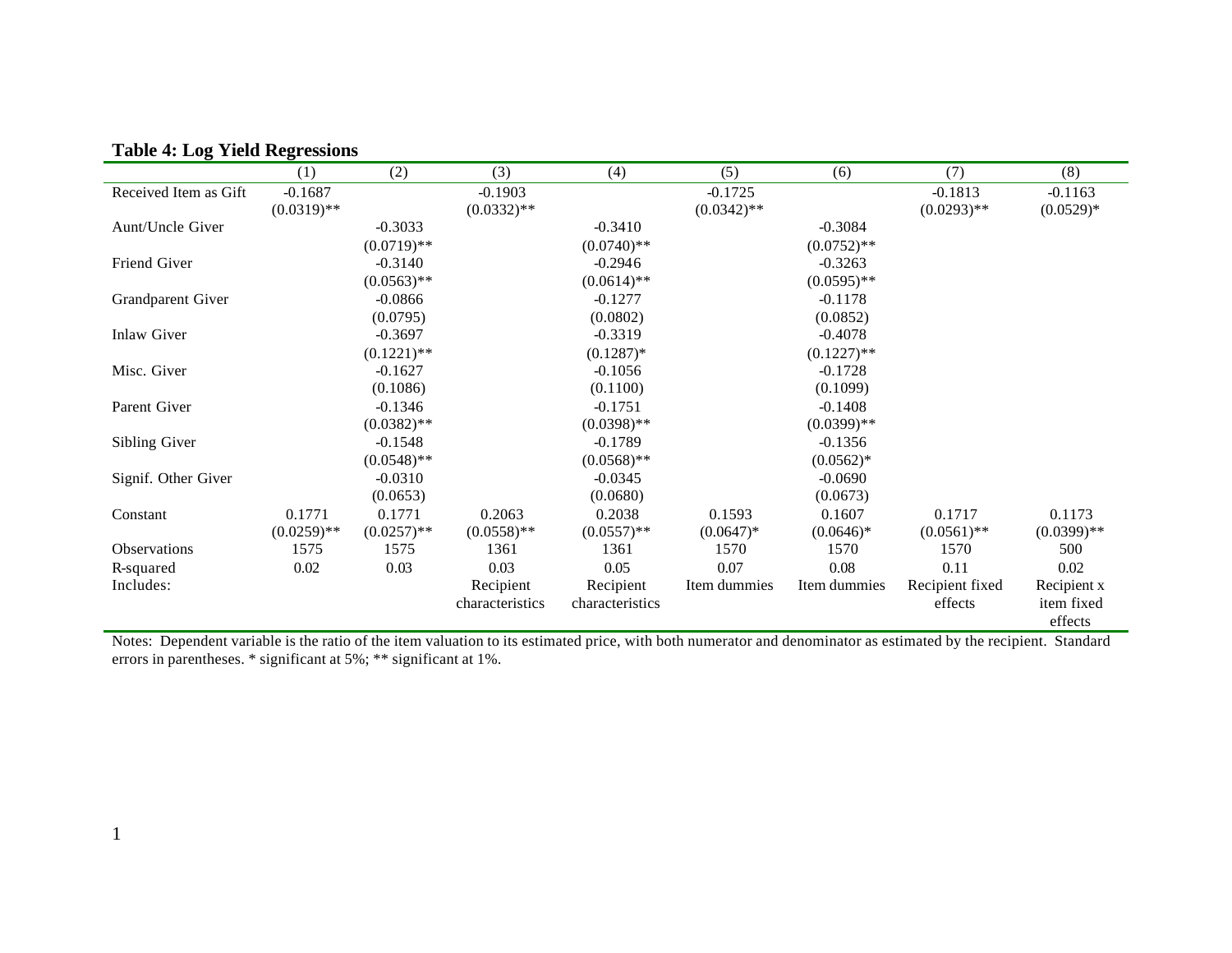\* The Wharton School, University of Pennsylvania and NBER.

Thanks to Lisa George and Jeff Milyo for administering the survey at Michigan State University and the University of Chicago, respectively. I benefited from discussion of the topic with Mary Benner, Rachel Croson, Howard Kunreuther, and Felix Oberholzer-Gee. I received helpful comments from the Editor and an anonymous referee. All errors are my own.

 $<sup>1</sup>$  See, for example, Pindyck and Rubinfeld (2001), p.83, for a characteristic illustration of</sup> the welfare superiority of cash grants. Persky (1993) discusses the origin of the term, "consumer sovereignty."

 $2$  There are studies evaluating the efficiency of government in-kind transfers. See Murray (1994) and Smolensky, et. al. (1977). These studies contain no direct evidence on the efficiency of consumers' own choices, however. While there are few direct tests of consumer rationality, there is a great deal of broad evidence of consumer rationality, for example in the basic efficiency of financial markets.

<sup>3</sup> Much behavioral research grows out of Simon (1955). Kahneman, Slovic, and Tversky (1982) and Kahneman (1994) document many failures of rationality.

<sup>4</sup> Assessing a body of negative evidence on consumer rationality, Kahneman (1994) suggests that "the observed deficiencies [in consumer rationality] suggest the outline of a case in favor of some paternalistic interventions, when it is plausible that the state knows more about an individual's future tastes than the individual knows presently." Similarly, Sunstein and Thaler (2003) present a case for "libertarian paternalism."

 $\overline{a}$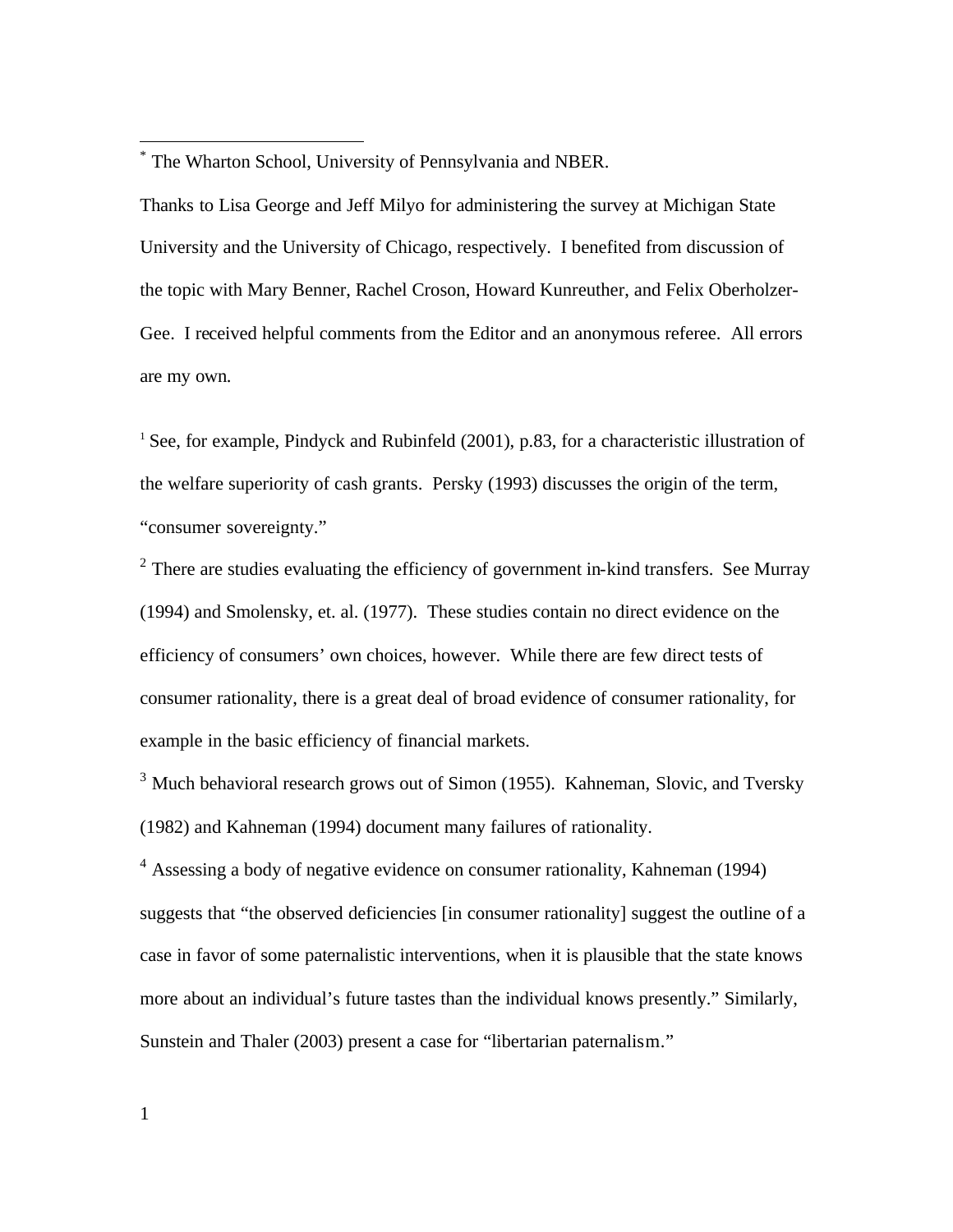<sup>5</sup> One might think that the answer is obvious. But introspection suggests that the reason it appears obvious is faith in consumer theory, rather than evidence. And if consumer theory were a generally correct positive theory, there would be no behavioral anomalies in intertemporal consumption choices, or other contexts, either.

<sup>6</sup> A number of studies ask how highly recipients value the gifts they receive; and the conclusions are mixed. Waldfogel (1993) documents that, ignoring sentimental value, Christmas gift recipients value their gifts at less than their apparent costs to the givers, which suggests that consumers are better than others at making their consumption choices. A number of subsequent studies (Solnick and Hemenway, 1996; List and Shogren, 1998) challenge these results, with findings that recipients value gifts above the prices that givers pay for them.

<sup>7</sup> Ruffle and Kaplan (2001) present a search model in this spirit in which gift giving need not be inefficient.

 $8$  It is difficult to know whether reported own and gifts purchases are equally representative of underlying populations of gifts and own purchases. We address this below by conditioning on item chosen. That is, we compare the gift and own purchase yields on, say, sweaters within individuals both receiving and purchasing sweaters. See the results for further elaboration.

<sup>9</sup> Candles are rare own purchases and comparatively common gifts. To the extent that this arises because of a suitability of candles and an unsuitability of more practical things (rather than simply giver ineptitude at choosing items for the recipient), it would be unfair to use the gift-own purchase differential to justify consumer sovereignty.